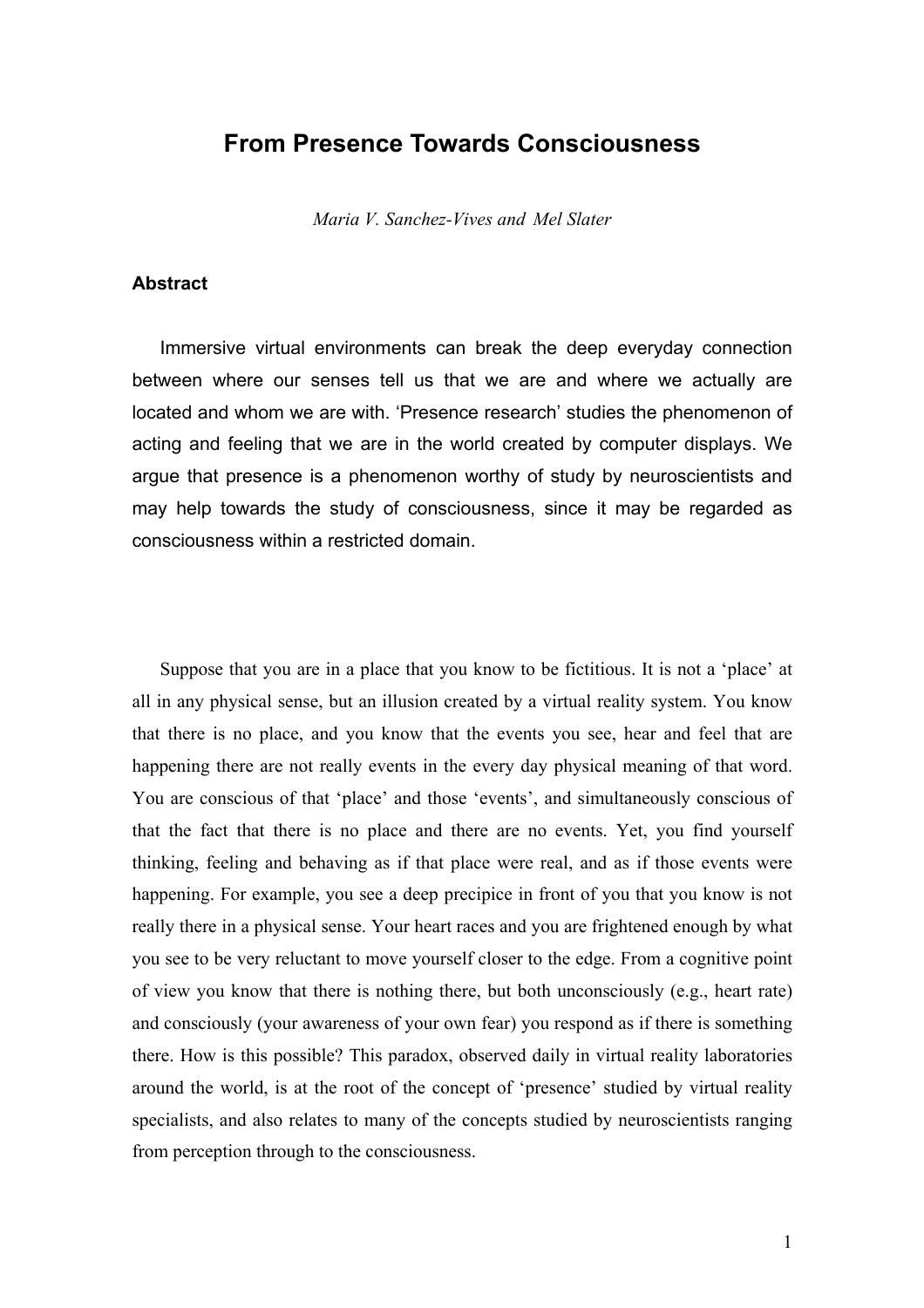### **Immersive Virtual Environments**

In 1980 Marvin Minsky introduced the concept of telepresence to describe the feeling that a human operator may have while interacting via a teleoperator system  $<sup>1</sup>$ .</sup> The human operator sees through the eyes of the remote machine, and uses his or her own limbs to manipulate its effectors. A sense of being at the distant place may develop, with the body of the machine 'becoming' the body of the human. This experience of telepresence was thought to be conducive to effective task performance of the operator in the remote environment. The concept of telepresence has also been applied to experiences within virtual environments. In this case the person is immersed within an environment that is realised through computer controlled display systems, and may be able to effect changes in that virtual environment. A feeling of being present may develop in the same way that Minsky noted for physical teleoperator systems.

A rigorous discussion of the concept of a 'virtual environment' has defined virtualisation as "the process by which a human viewer interprets a patterned sensory impression to be an extended object in an environment other than that in which it physically exists"<sup>2</sup> (see Box 1). A virtual environment (VE) should incorporate the participant as part of the environment, so that head motions result in motion parallax from the participant's viewpoint, and a number of physiological and vestibular responses associated with focusing and object tracking are stimulated.

Clearly there are many parameters that control the quality of the experience that a person may have in such a system. The visual display, for example, may have greater or lesser *field-of-view* – the effective horizontal and vertical angles through which the world can be seen. A head-mounted display (HMD) system typically delivers a relatively low field of view. For example, 60 degrees diagonal – compared with the more than 180 degree horizontal and 120 degree vertical in normal vision. Second, the visual display may have more or less *resolution* – the number of pixels per unit projected visual area. For example one popular HMD model has pixel resolution of 640 by 480 on a 3.3cm diagonal liquid crystal display (per eye). The *frame-rate* achieved by the computer system is a critical factor in maintaining the illusion of there being 'extended objects' in an environment. The frame-rate is the number of frames a second that the computer graphics system can deliver. Although the display will always be refreshed at a constant cycle (e.g., 60Hz) the computer graphics rendering system may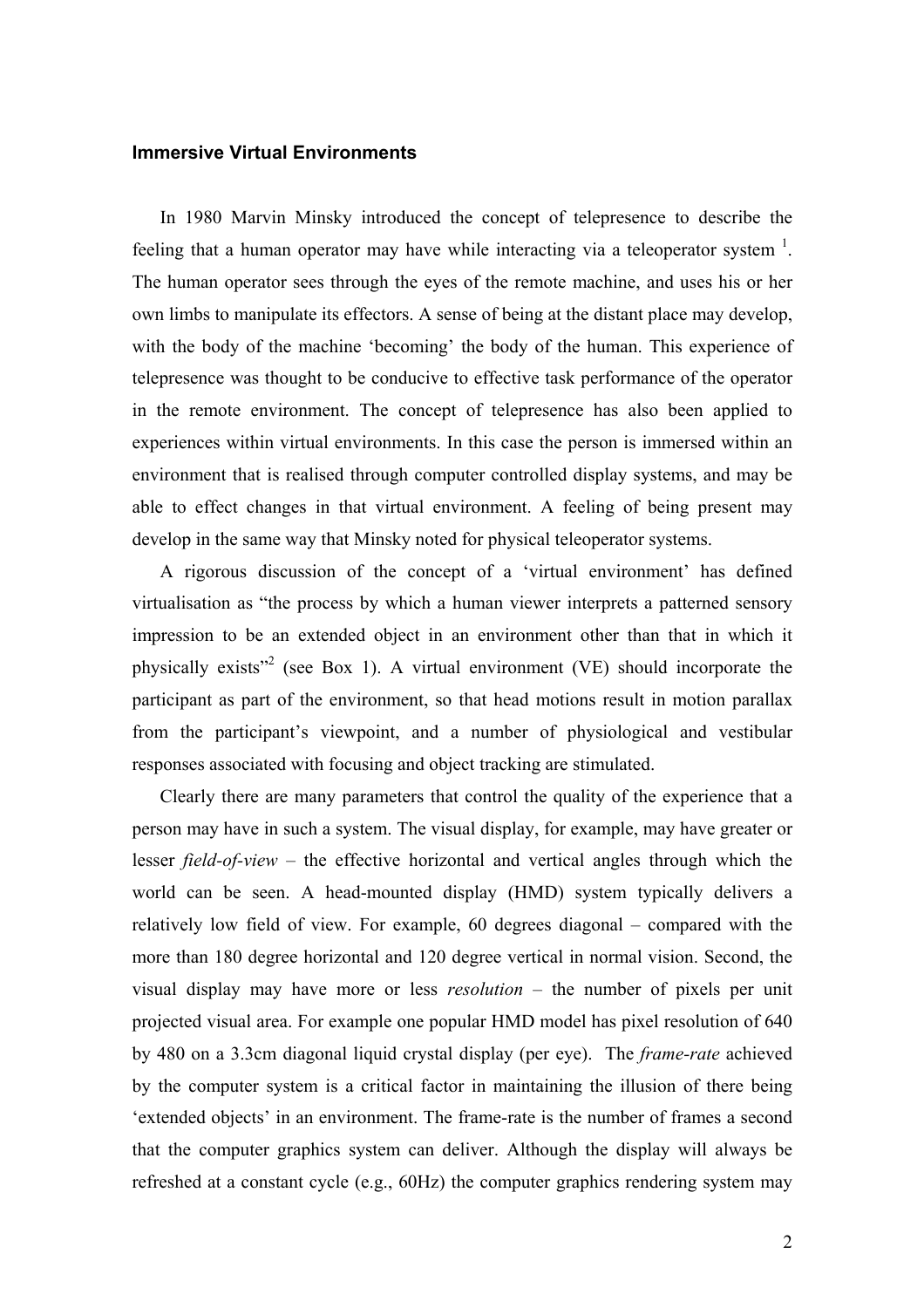not always be able to maintain this speed of new image generation as a function of head movement and animation in the scene. If the scene is particularly complex in the direction of the current view then the computational load on the system may be so high that as the participant's head moves the rendering system cannot keep up with the changes fast enough. This would result in discontinuities in overall image motion – for example, an object that moves across the field of view of the participant may appear to jump suddenly from one location to another. Frame rate is one factor in overall system latency. The *latency* is the time between the participant initiating an event (such as a head turn) and the time that the system responds (the images update accordingly). There are many contributory factors to latency – such as the frame rate, the speed of the tracking devices, the communication speeds across the different devices including network speeds, and so on. Note that frame rate can be very high but latency very low (for example, because of communication bottlenecks) and this would result in smooth motion but always some milliseconds behind the initiating actions of the participant.

Typically the visual fidelity of a virtual environment display in comparison to physical reality is low. This is for several reasons. Today's computer graphics hardware cannot simulate the complexity of global light transport without substantially sacrificing real-time performance. Second, the physical world is exceedingly complex, with infinite layer of detail: imagine rendering a human face, with full subtlety of expression, all the micro-muscle movements that go into the making of a facial expression, the physical dynamics of hair, skin, muscle movements and so on. Of course computer graphics has to rely on abstractions and models that are far removed from physical reality, and most especially if real-time display and interaction is necessary.

Although we have concentrated here on the visual aspects of virtual environments the same may be said of the generation of sound and haptics (comprising touch and force feedback). Although the technology for producing highly convincing auditory output is advanced  $3$  generating this on the fly in real-time in a dynamically changing situation is not possible. Haptics is possible within a limited domain of application. There are typically two major approaches. The first is to limit haptics to the end-effector of an instrument which is manipulated by the human user  $4.5$ . Users can feel as if they are touching objects with the tip of the instrument as they move it around, with its virtual representation within the VE. As this virtual representation collides or makes friction with virtual objects, the user is able to feel this, and it can be extremely convincing. Another approach is to fit the human user partially within the frame of an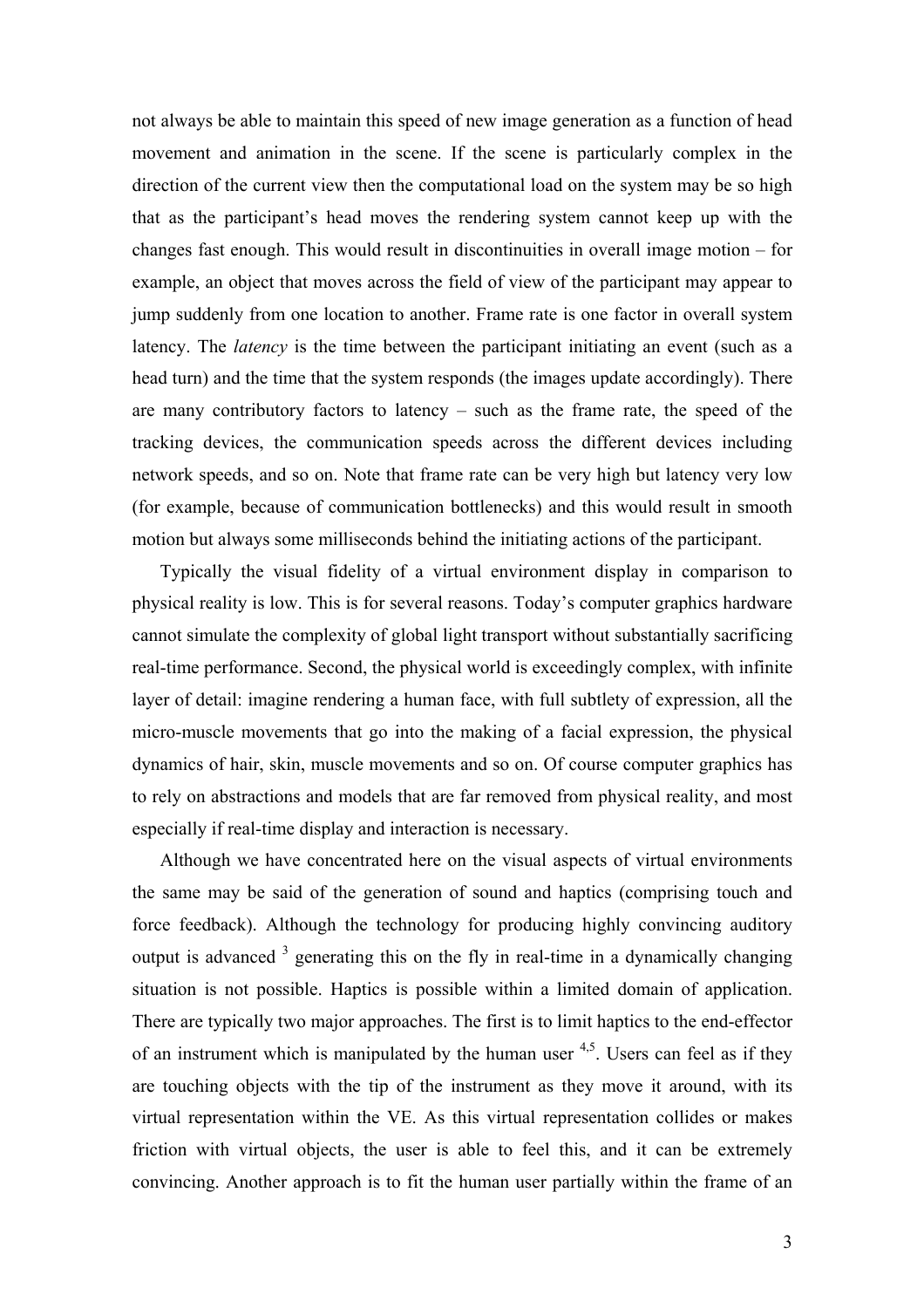exoskeleton, which is mechanically controlled to impart forces on the user according to how the user interacts with objects within the  $VE<sup>6</sup>$ . For example the sensation of the weight of an object can be imparted to the user in this way.

 All the factors that we have been analysing define what is called *immersion*, a term that refers to what the overall VE system can deliver: the extent of field of view, the number of sensory systems it simulates, the quality of rendering in each, the extent of tracking, the realism of the displayed images, the frame-rate, latency, and so on. Of particular importance is the degree to which simulated sensory data matches proprioception – for example, as the participant's head turns how fast and how accurately does the system portray the visual and auditory effects of this. Or in a system such as a head-mounted display where all real-world visual input is removed, the extent to which the participant sees a virtual body that correctly correlates with the proprioceptive model of the feeling of the actions of that body.

The degree of immersion is therefore an objective property of a system that in principle can be measured independently of the human experience that it engenders. Presence, however, is the human response to the system, and there are many ways in which the meaning of presence have been formulated.

#### **The Concept of Presence**

If immersive virtual environment systems were able to deliver the perfect illusion of being and acting in a virtual world then probably the issue of 'presence' would never have arisen. It is important though because of the need to optimally allocate scarce computational, display and tracking resources within given economic and technical constraints. One way to do this would be to follow an application specific route and optimise resources based on task performance of users. For example, if a VE were used for the training of surgeons, then transfer of skills from the virtual to real world performance may be used to indicate the effectiveness of the VE. Presence though is more like a global currency, a concept that applies across applications, where generic knowledge about factors influencing presence can be applied in many different scenarios. But what is 'presence'?

There are several different approaches. According to one definition 'experiential presence' is 'a mental state in which a user feels physically present within the computermediated environment<sup>3</sup>. This is a way of expressing the common view that presence is the sense of 'being there' in the virtual environment or similarly the sense of being in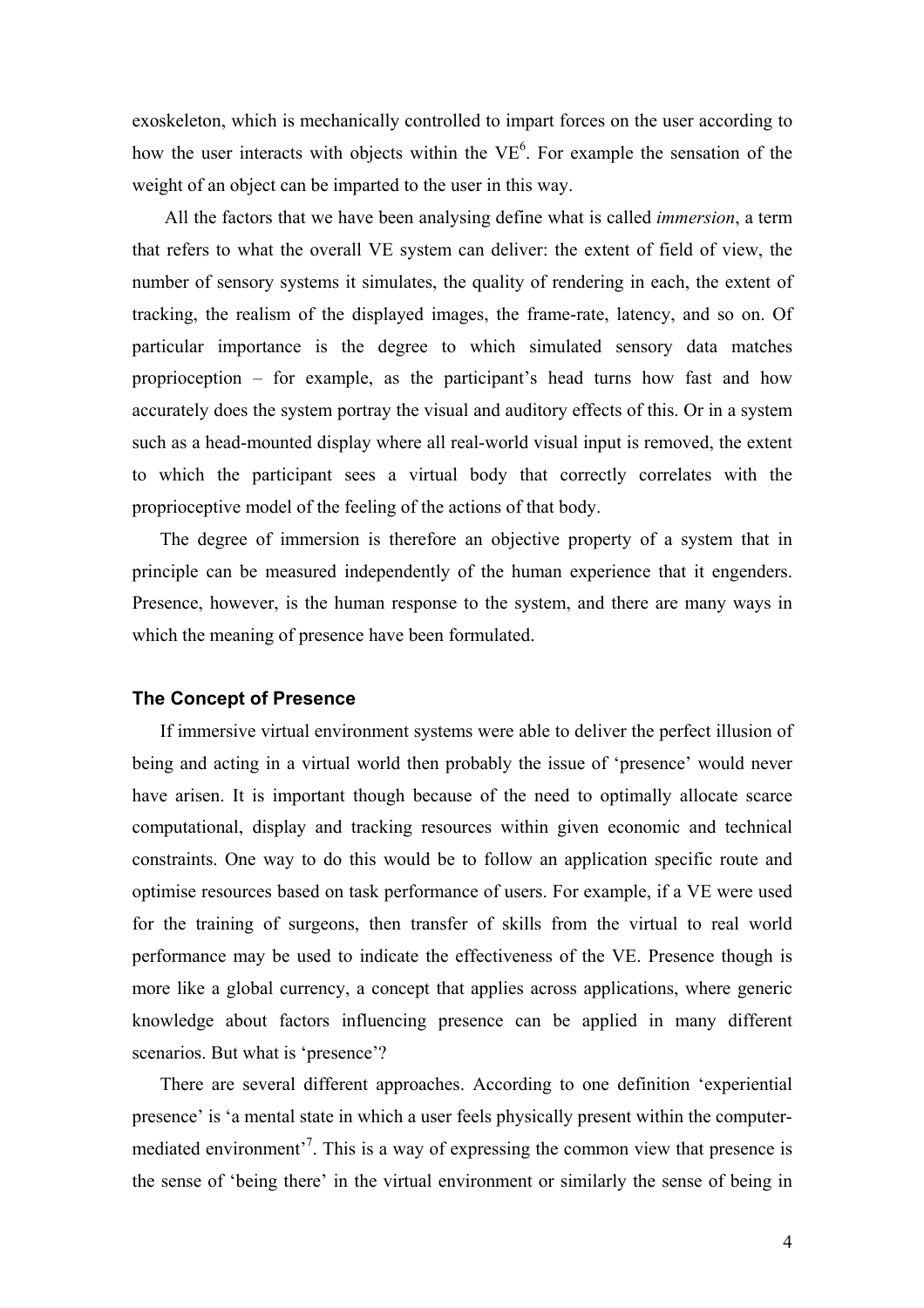the place depicted by the virtual reality rather than in the real physical place where the participant's body is really located $8-12$ .

A fundamentally different view  $13,14$  is that presence is '... tantamount to successfully supported action in the environment.' It is argued that reality is formed through action, rather than through mental filters and that '...the reality of experience is defined relative to functionality, rather than to appearances'. What is important in this approach is action (how things are done) and the affordances offered in the virtual environment, rather than just appearances, and that the sense of 'being there' is grounded on the ability to 'do' there. These ideas have been expressed in other 'body centred' approaches where it is argued that it is essential for there to be a close match between kinesthetic proprioception and the stream of sensory data<sup>15,16</sup>: for example, if the participant is supposed to be moving through an environment by walking, then when visual flow indicates walking presence will be higher the more that the person's bodily movements correspond to real walking.

As discussed earlier a distinction is made between *immersion* and *presence* by many researchers<sup>7,12</sup>. Immersion is simply a description of overall fidelity in relation to physical reality provided by the display and interaction systems. In this view, presence research is essentially that of carrying out experiments that manipulate the variables that make up immersion, in order to build an equation with presence on the left hand side, and the factors of immersion on the right hand side. Individual psychological differences between people can be also included as variables on the right hand side<sup>17,18</sup>. This is a worth-while effort in the quest to produce a statistical model of how presence and immersion may be related, based on empirical data (for example  $18-22$ ) but it does not enhance understanding of the processes involved.

#### **Measuring Presence**

A major challenge in presence research is how to measure presence at all. The normal approach is to use *questionnaires*. Participants carry out some task within a virtual environment, and then after their experience they answer a questionnaire. The questions have ordinal scales that anchor responses between two extremes – for example 1 meaning 'no presence' in the virtual environment and 7 meaning 'complete presence' (see Box 2 for examples)  $23-25$ . The earliest questionnaires were derived from observing and listening to subjects in debriefing interviews<sup>26</sup>. Some later questionnaires were derived by factor analytic studies from earlier ones<sup>16,25,27-29</sup>.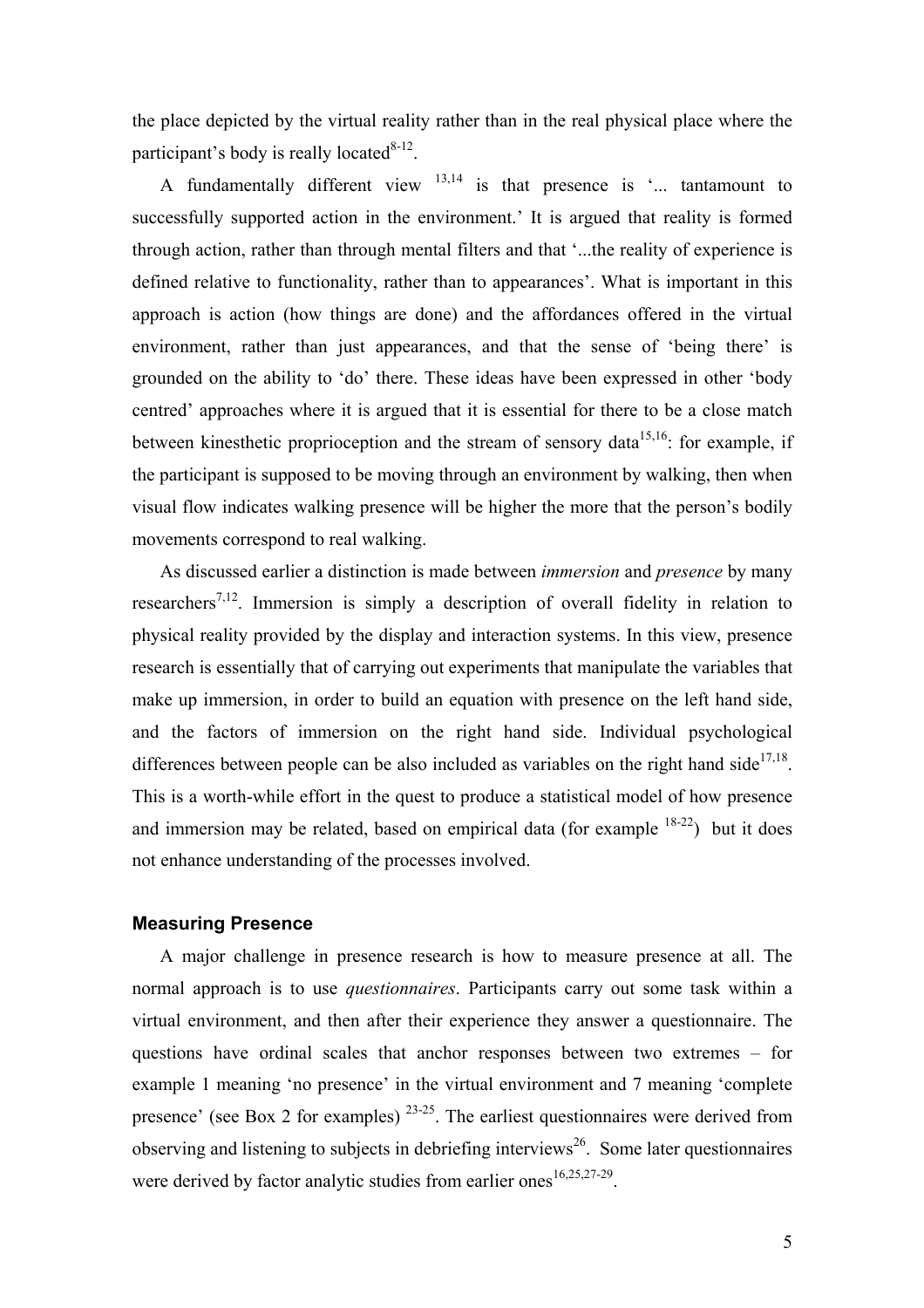Questionnaire based presence assessment methods have been shown to be unstable in the sense that prior information can change the results<sup>30</sup>. There is also evidence to suggest that typical questionnaires cannot discriminate between presence in a virtual environment and physical reality<sup>31</sup>. The use of questionnaires has been challenged through the observation that they cannot avoid a methodological circularity – that the very asking of questions about 'presence' may bring into being, post-hoc, the phenomenon that the questionnaire is supposed to be measuring  $32$ .

A second method for measuring presence is *behavioural*. If participants within a virtual environment behave as if they were in an equivalent real environment then this is a sign of presence. Examples include the looming response<sup>8</sup>, postural sway<sup>33,34</sup>, aftereffects<sup>35</sup> and the resolution of conflicting multi-sensory cues<sup>21</sup>. These behavioural measures typically require the introduction of features into the environment that would cause a bodily response (such as swaying in response to a moving visual field, or ducking in response to a flying object).

A particular specialisation of the behavioural approach is to use *physiological measures*, such as those derived from EKG recordings or galvanic skin response. The idea in this case is that if the normal response of a person within physical reality to a particular situation is known and they exhibit the same response within a virtual environment then this is a sign of presence. The use of physiological measures as surrogates for presence has been attempted – but have been limited to situations where the physiological response is obvious (e.g., such as a response to a feared situation) and the results have been positive<sup>36</sup>. The drawback here is that physiological responses to mundane situations such as being in a virtual room which has a table and some chairs are not obvious.

Another method for measurement of presence is based on the idea of eliciting moments in time when *breaks in presence* (BIPs) occur<sup>37</sup>. A BIP is any perceived phenomenon during the VE exposure that launches the participant into awareness of the real-world setting of the experience, and therefore 'breaks' their presence in the VE. Examples include gross events such as collisions with the equipment, through to more subtle effects such as revelations that come from seeing a tree as a pixel map rather than a solid object. We proposed a stochastic model that allowed the construction of a presence measure from knowledge of moments in time when participants reported such BIPs. This estimator was shown to be correlated with traditional questionnaire measures. This approach also provides an alternative strategy to the use of physiological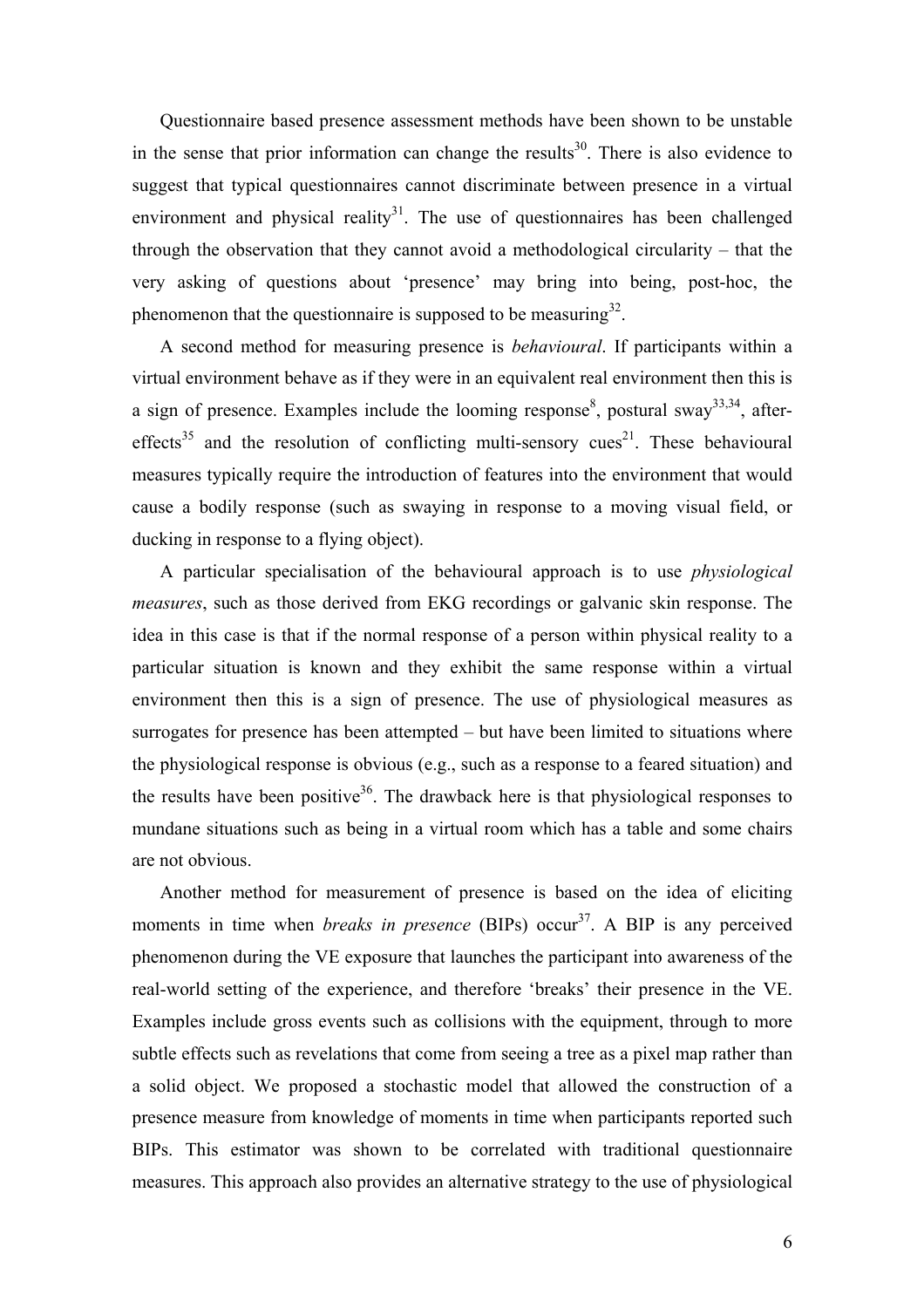measures. Rather than limiting the application of these to stress-inducing environments, it tries to find the physiological signature of a BIP, since there is evidence that breaks in presence are associated with physiological responses<sup>38</sup>. Because BIPs may occur in any environment, it provides a more general approach – in particular the environments do not need to be stressful.

#### **Experimental Studies of Presence**

What do we know about the factors that influence reported presence in virtual environments? There have been several factorial design experimental studies, the vast majority of which have examined the influence of various display and interaction styles – essentially following the traditional paradigm of experiments in psychology.

*Display Parameters*. Higher graphics frame-rate is positively correlated with reported presence. The critical minimal frame-rate appears to be around  $15Hz^{24}$ . A study exploiting changes in heart rate as a surrogate for presence when subjects looked over a virtual precipice usually referred to as the 'pit room' scenario (see Figure  $4$ )<sup>36</sup> also found that 15Hz was the minimal critical value. In general, a lower latency between head movement and display update (see above) was found to be positively associated with increases in heart rate in response to the same stressful environment<sup>39</sup>.

Other investigations have concentrated on the influence of head-tracking, stereopsis and geometric field of view<sup>20,40-42</sup>. The results suggested that these all were associated with higher reported presence.

*Visual Realism*. It is surprising that the evidence to date does not support the contention that visual realism is an important contributory factor to presence. Only one study has clearly found this in the context of a driving simulator application<sup>43</sup>. Although another study found that the display of dynamic shadows in an environment was associated with higher reported and behavioural presence compared to static or no shadows, this cannot directly be attributed to visual realism, but to the more convincing display of dynamics<sup>21</sup>. In other experiment a group of people carried out a task in a simplistic virtual simulation of a real laboratory delivered through a head-tracked HMD, and another group of people carried out the same task in the real laboratory. Two different presence questionnaires were administered to each group in randomised order after the experiment, and there was no significant difference in the mean reported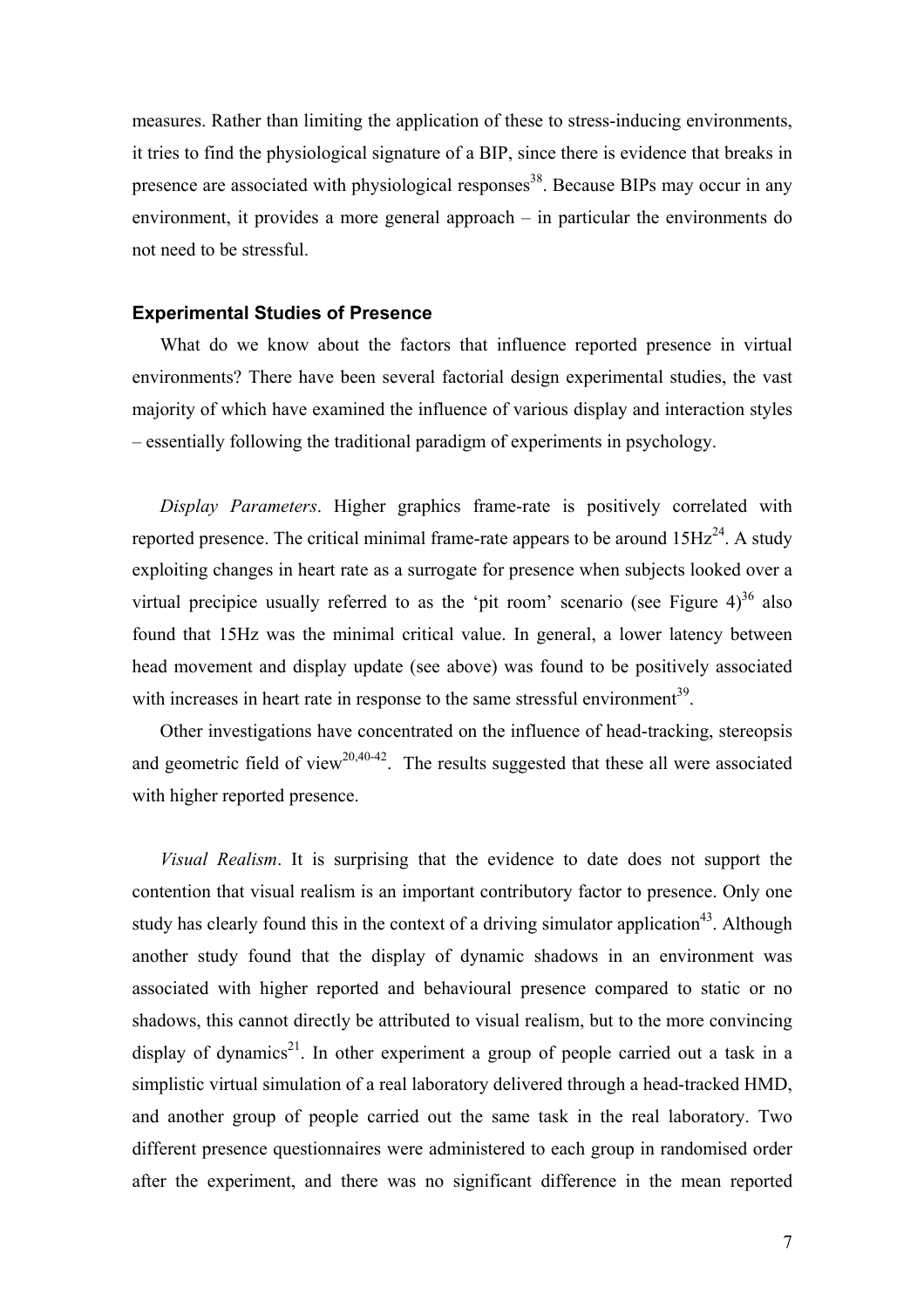presence between the two groups<sup>31</sup>. Another recent experiment that has directly tackled the issue of realism found no relationship with presence<sup>44</sup>.

*Sound*. What difference does sound make to presence in VEs? Anecdotally people report that sound makes a very significant impact, but there have been few studies of this. One found that there was a significant effect of sound on reported presence, with spatialised sound associated with higher reported presence than either no sound or nonspatialised sound<sup>45</sup>. Another found that the use of person-specific head-related transfer functions (HRTFs) was significantly and positively associated with reported presence and illusory self-motion.<sup>46</sup>

Further evidence relating to the importance of the auditory modality for presence is found in studies of a sort of 'inverse presence' – what happens to people's 'presence' in physical reality when they experience a sudden and lasting loss of hearing. It appears that the impact on their sense of reality and their sense of being in the real world is profoundly altered<sup> $47,48$ </sup>. Sometimes sound may be so important for presence that illusory auditory events may be perceived, as happened in a paranoia experiment (see Figure 6).

*Haptics*. There have been some studies on the influence of haptic feedback on presence. One study investigated the influence of haptics on co-presence, <sup>49</sup> the sense of being with another person together in a virtual environment<sup>50</sup>. The experiment was designed so that subjects located at remote sites without seeing or hearing each other could nevertheless feel the forces that each exerted on the hand of the other, by jointly moving a ring along a wire within a virtual environment. The results showed that for each subject, and independently of order of presentation, visual plus haptic feedback was associated with greater reported co-presence than visual feedback of the ring and wire alone<sup>49</sup>. A similar cross-Atlantic experiment was conducted where the haptic feedback was transmitted via the internet between MIT and UCL $^{51}$ ,  $^{52}$ .

Although general haptic feedback is today not attainable, it can be very cheaply simulated with so-called 'static haptics'. Suppose that a virtual environment is delivered through a HMD so that the participant cannot see the surrounding real world and that there are simple versions of physical objects (such as table-tops) in registration with their virtual counterparts. When a person reaches out to touch a table top they may indeed feel a simple plasterboard version of one – at least in the same physical place if not with the exactly expected tactile characteristics. In the same pit-room experiment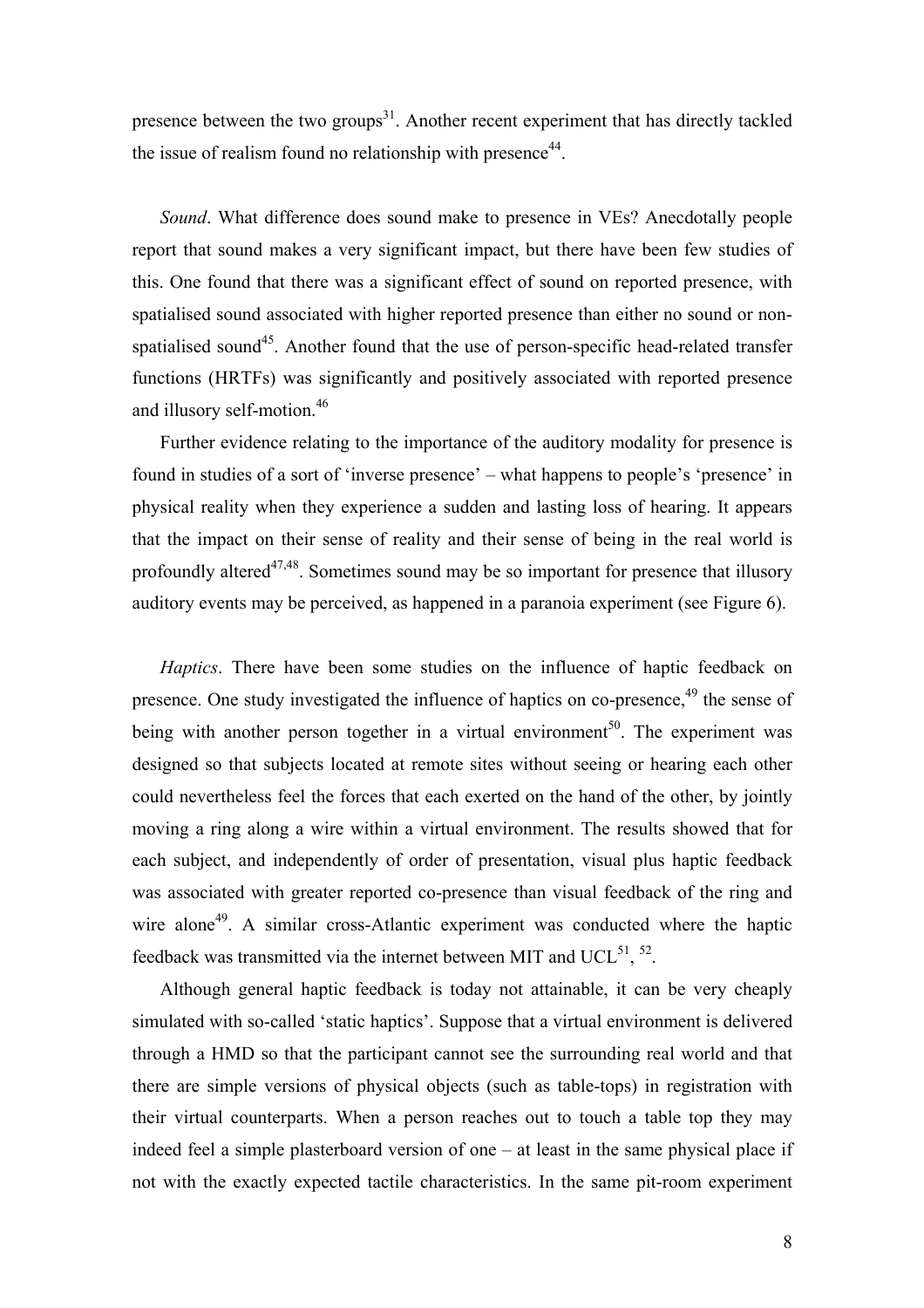referred to earlier,<sup>36</sup> another group of subjects stood on a small wooden ledge in registration with the edge of the pit, so that their feet would feel as if they were astride the edge. This condition again significantly increased heart-rate compared to the other conditions.

*Virtual Body Representation*. When a virtual environment is delivered through a head mounted display the participant cannot see their own body. Indeed anecdotally it can be a shock while in such an environment to look down and not see a body – it is like being 'the invisible man'. There have been some studies which have considered the relationship between the participant and their 'virtual body' and its influence on presence. One found evidence that reported presence was higher for those subjects whose body was represented by a complete (if crude) virtual body, compared to those simply represented by a 3D arrow cursor<sup>18</sup>. In this experiment when subjects moved their real right arms they would see their virtual right arms move in synchrony (or alternatively the 3D arrow cursor). However, if they moved their real left arms the left virtual arm would not move (since it was not tracked). Some subjects found this disturbing. For example, they wrote in their debriefing questionnaires statements such as "I thought there was really something wrong with my [left] arm" ", suggesting a fast internalisation of the virtual body, and others who found this dissociation disturbing wrote of their virtual bodies being – "a dead weight", "a useless thing", "nothing to do with me. It was also noticed that some would go to great lengths to align themselves with their virtual bodies, positioning their feet exactly where they saw their virtual feet to be, and so on. There was further evidence of this in a follow up study, where some subjects always moved their real left arm in synchrony with movements that they saw their virtual left arm making (which had been programmed to symmetrically mirror the movements of their real right arms). <sup>17</sup>

*Body Engagement*. When participants wear a HMD they are usually tethered by cables from the back of the HMD into the main computer. Although they are able to stand and move around, the range of movement with a traditional electromagnetic tracker is limited. Therefore in order to cover extensive distances within the virtual environment some other method than physically walking has to be used – and the usual solution is to employ a mouse button press on the 3D pointing device that the subject holds in their hand in order to activate movement. It was noticed in early studies that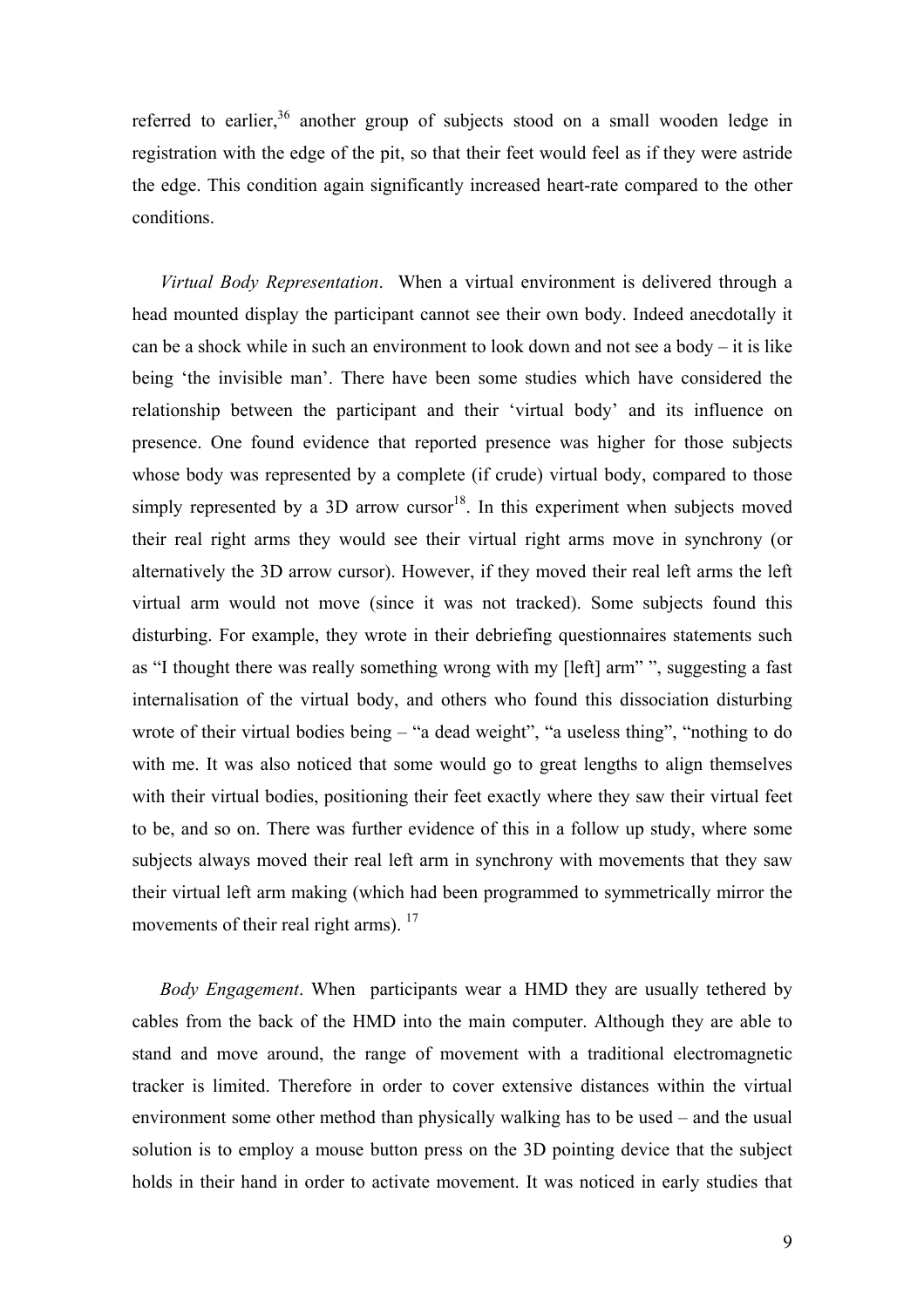many subjects, especially those reporting a high degree of presence, were almost unable to move by button pressing, but kept attempting to physically walk. A method was derived to reduce this dissociation between proprioception and sensory data by having subjects 'walk in place' as a simulation of walking<sup>19</sup>. Experimental results showed that on the average those subjects who moved through the environment using the walking in place method reported a significantly higher sense of presence than a control group who used the traditional 3D mouse-button method. This study was later extended by the incorporation of another experimental group who were really able to walk significant distances (via a wide-area tracking system)<sup>53</sup>. The results showed that mean reported presence was highest for the 'real walkers', next highest for those who walked in place and lowest for the 3D mouse button pressers.

Two other experiments examined the relationship between body engagement and presence – the hypothesis being that the more participants would use their bodies within virtual environments to effect changes in a natural way, the greater the sense of presence. In other words they become 'anchored' into the environment through significant and meaningful motor activity. Each study found a significant positive association between overall body mobilisation and reported presence<sup>15,37</sup>.

### **Further Evidence for Presence – Applications in Therapy**

A class of applications that cannot work without presence involves the exploitation of virtual environments for various forms of psychological therapy, typically for the management of anxiety. As part of a treatment programme a patient may eventually be placed in a VE that depicts a situation that triggers their anxiety. To what extent is their response similar to that which would occur when facing the same situation in real life? The greater the similarity in response, the greater the chance that the virtual environment can be successfully utilised as part of the therapy programme. This is just another way to say that a necessary condition for any therapeutic intervention to be successful is that the patient becomes present in the VE. In this section we present some evidence that indeed this does occur, and which therefore provides further evidence for the existence of the presence response. For an overview of the application of virtual environments to psychotherapy see $54,55$ .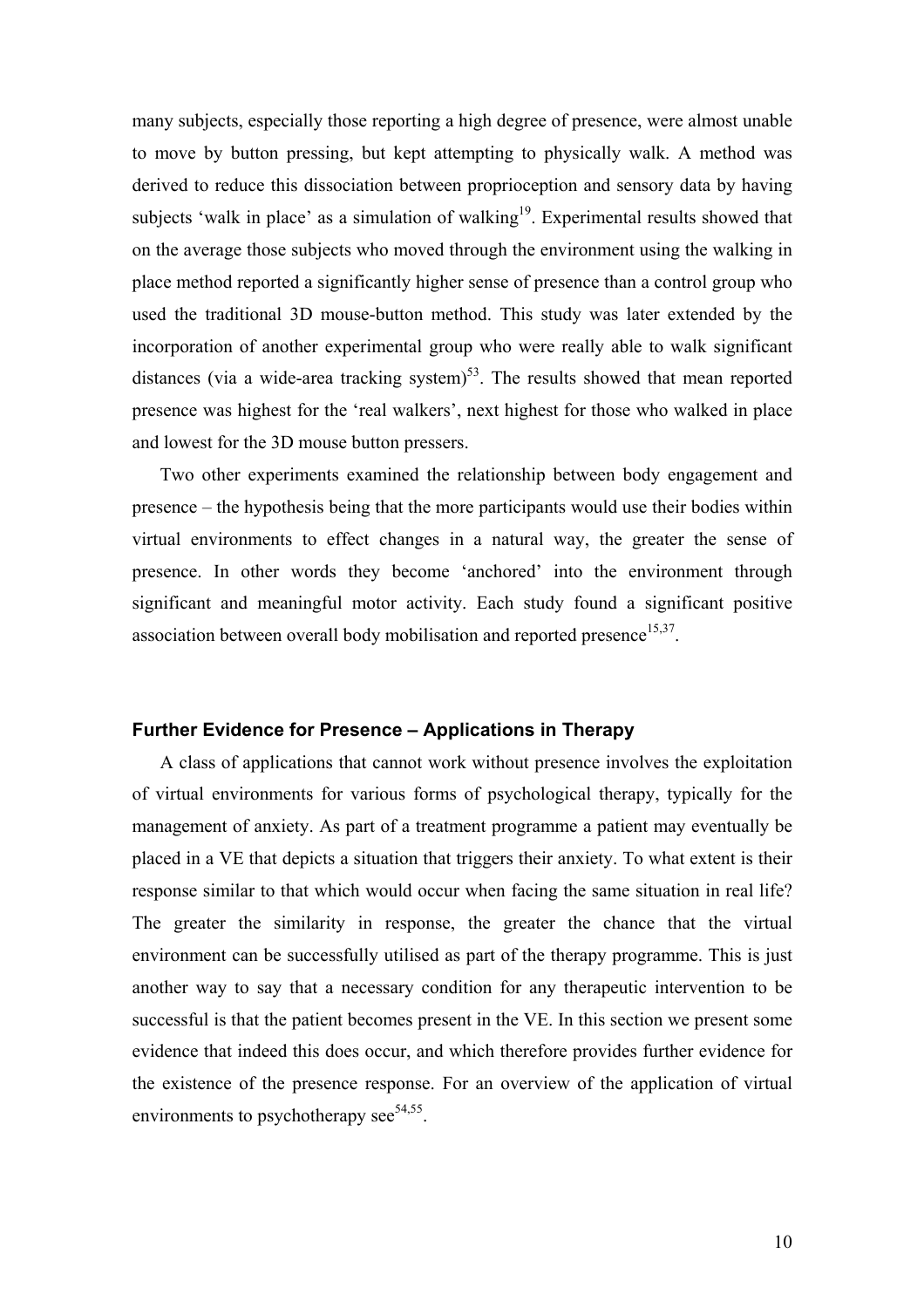*Some Specific Phobias.* The first reported psychological intervention in this domain was the application of virtual environments to acrophobia (fear of heights). In an initial pilot study<sup>56</sup> it was found that subjects would exhibit acrophobia signs and symptoms within a virtual environment exposure, and as the authors noted therefore exhibited a high degree of presence. The scenarios included an elevator ride, a bridge and a view from a tall building. A study that used this virtual environment in a graded exposure therapy found that the experimental group showed significant reductions in anxiety over an eight week period, compared to a control group on a waiting  $list^{57}$ . Of course this did not show that the virtual environment itself was implicated in the improvement, since any kind of intervention compared to doing nothing may have helped. Another study that did not have this defect, however, found the same result, where an *in vivo* treatment group was compared with a virtual reality exposure group. This study resulted in similar imrovements in both groups, as measured by on a battery of tests including a behavioural avoidance test demonstrating that the virtual reality exposure was equivalent to *in vivo* exposure<sup>58</sup>. A similar study on fear of flying<sup>59</sup> also found no difference between an *in vivo* exposure group and a virtual reality group, and both groups were compared to a waiting list control group. Six month and one year follow-up studies showed that the improvements had been maintained.<sup>60</sup> Arachnophobia has also been studied with similar methods<sup> $61-63$ </sup>.. In these studies the idea of 'static haptics' was employed, where a physical toy spider was registered in the position of the virtual spider so that eventually subjects could feel as well as see the spider. It was found that the tactile augmentation led to better treatment results than the visual simulation alone.

*Social Anxiety*. Anxiety that involves other people is more difficult to deal with within a VE. Depicting a bridge, for example, is technically far less challenging that depicting a group of people. The modelling and dynamic rendering of a virtual human that can purposefully interact with a real person – for example, through speech recognition, generation of meaningful sentences, facial expression, emotion representation, skin colour and tone, modelling and rendering of muscle movements and joints, accurate depiction of a live acting human body – these are all beyond the capabilities of today's real-time computer graphics and artificial intelligence, in spite of what may be possible in special-effects movie creation. Yet here is also a surprise – the evidence suggests that people respond to relatively crude virtual humans as if they were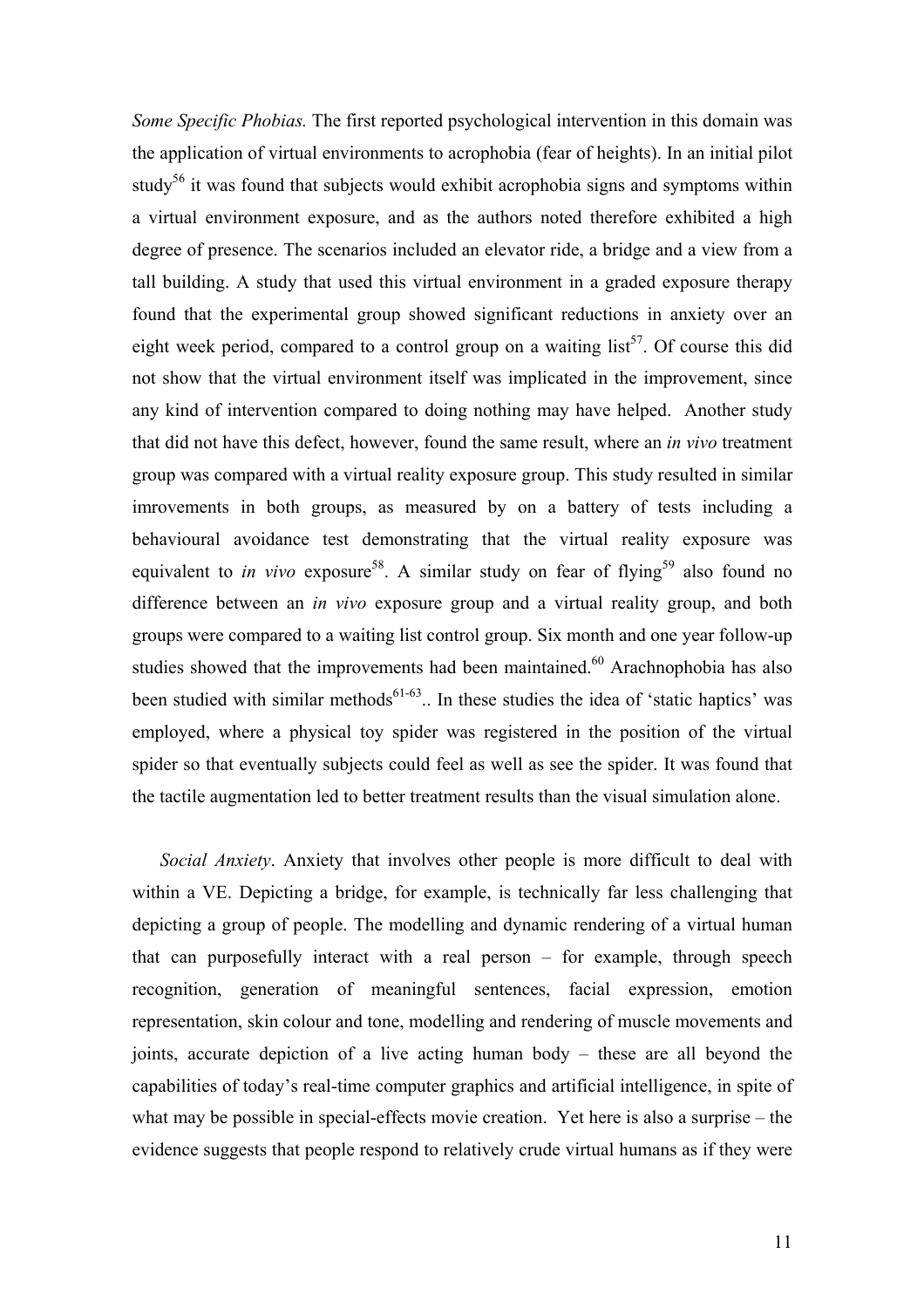real people, that a virtual human that seemingly looks the participant in the eye and frowns has a similar impact as if that behaviour had been carried out by a real person.

We considered a particular type of social phobia, fear of public speaking. A study was carried out in which subjects were exposed to virtual audiences in a seminar-style setting. The subjects had a normal range of public speaking anxiety. The experimental factor was to have audiences with three different types of behaviour – they were either static and neutral, dynamic and showing very positive responses towards the audience, or dynamic and showing very negative responses towards the audience<sup>64</sup>. Each person experienced only one of these conditions. Some examples of the positive and negative audiences are shown in Figure 5, each consisting of the same eight male virtual characters who changed posture and facial expression, and also made verbal comments during the progress of the 5 minute talk. The statistical results indicated that for those who were immersed with the positive or static audience their reported anxiety as a result of the talk correlated with their usual anxiety in everyday life with respect to fear of public speaking. However, irrespective of everyday life anxiety in relation to public speaking, the general trend for those who experienced the negative audience was a very strong anxiety reaction. The experimenters noted anecdotally that such subjects had changes in body posture and skin colour, and overall demeanour after experiencing the negative audience indicating a strong negative reaction.

More interesting than the statistical results were the comments made by the subjects in debriefing interviews (Figure 5). It may seem that these comments are not surprising – especially the reactions to the negative audience – for after all, their behaviour *was* hostile. However, it is important to remember that *there was no audience there.* The situation was entirely virtual. What happened expressed the power of the virtual reality to evoke a response that was similar to that of reality – a 'presence' response.

*Paranoid Ideation*. Paranoid ideation is the typical pattern of thinking displayed in cases of paranoia. It is characterised by suspiciousness and beliefs that one is being followed, plotted against, persecuted, and so on. There are degrees of paranoid tendencies in a population – ranging from none at all, all the way through to psychotic illness. An experiment was carried out that tested whether the range of paranoid thoughts typically present in a normal population (but excluding people with psychosis) would be reproduced within a virtual reality<sup>65</sup>. The subjects, whose degree of paranoia had been assessed in advance using standard scales, had a simple task to move through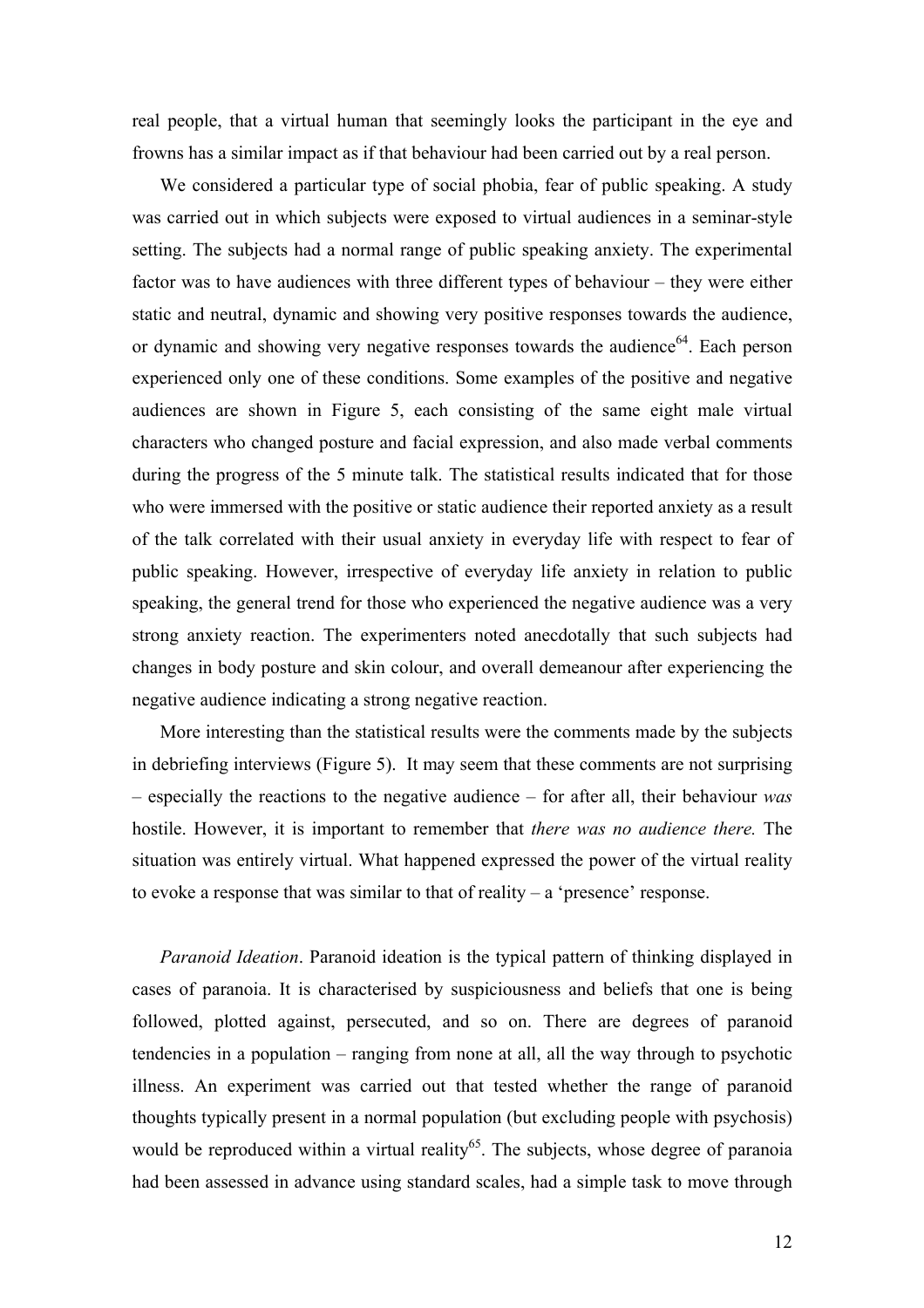a virtual library. The characters in the library would look at them and make some facial expressions, maintaining a neutral attitude towards the subjects. Statistical analysis of subsequent questionnaire results supported the hypothesis that paranoid thoughts were triggered in the virtual reality in correlation with subjects' propensities to experience these in everyday reality. It should be noted that there were no sounds in these environments – so that comments that some of the subjects heard were illusory. The results were quite remarkable – people reacted strongly to the virtual characters, even though objectively everyone knew that there were no people there at all. This study has been followed up and repeated again, with publications pending  $66,67$ .

*Post Traumatic Stress Disorder (PSTD)*. PSTD can occur when a person is subject to life-threatening catastrophic events. People who develop PTSD have difficulties in settling down to a normal life, have recurrent flashbacks, sleep disturbances and a host of other debilitating symptoms. The group most studied in relation to virtual reality therapy have been Vietnam War veterans. Two main scenarios have been developed – a helicopter flight over hostile terrain and a clearing in the jungle where helicopters may be landing. Desensitisation treatment of Vietnam War veterans led to significant improvements in their symptoms $^{68,69}$ . A recent study with a survivor of the September 11<sup>th</sup> 2001 attack on New York also led to significant improvements although no longer term follow up study was reported $70$ .

*Pain Distraction*. The idea of presence in a virtual environment involves transportation – it is as if the consciousness of the participant has been transported to a place that is different to where their physical body is actually located, so that they feel and act as if they are in that other place. Pain distraction is a potentially powerful application of this process, since if the body is experiencing a situation that would be experienced as pain in physical reality, but the person feels present in a virtual reality, they should perceive less pain. There are some experimental studies that provide at least preliminary evidence that lends weight to this. For example, pain during physical therapy for severe burns treatment was signicantly reduced while subjects experienced HMD delivered virtual reality studied  $<sup>71</sup>$ . Similar results have been described in other</sup> studies lending weight to the importance of immersion<sup>72,73</sup>,  $^{74}$ ,  $^{75}$ . A typical strategy is to present subjects with a situation that is counter to the kind of pain that they are experiencing. For example, when undergoing burns treatment they may be placed in an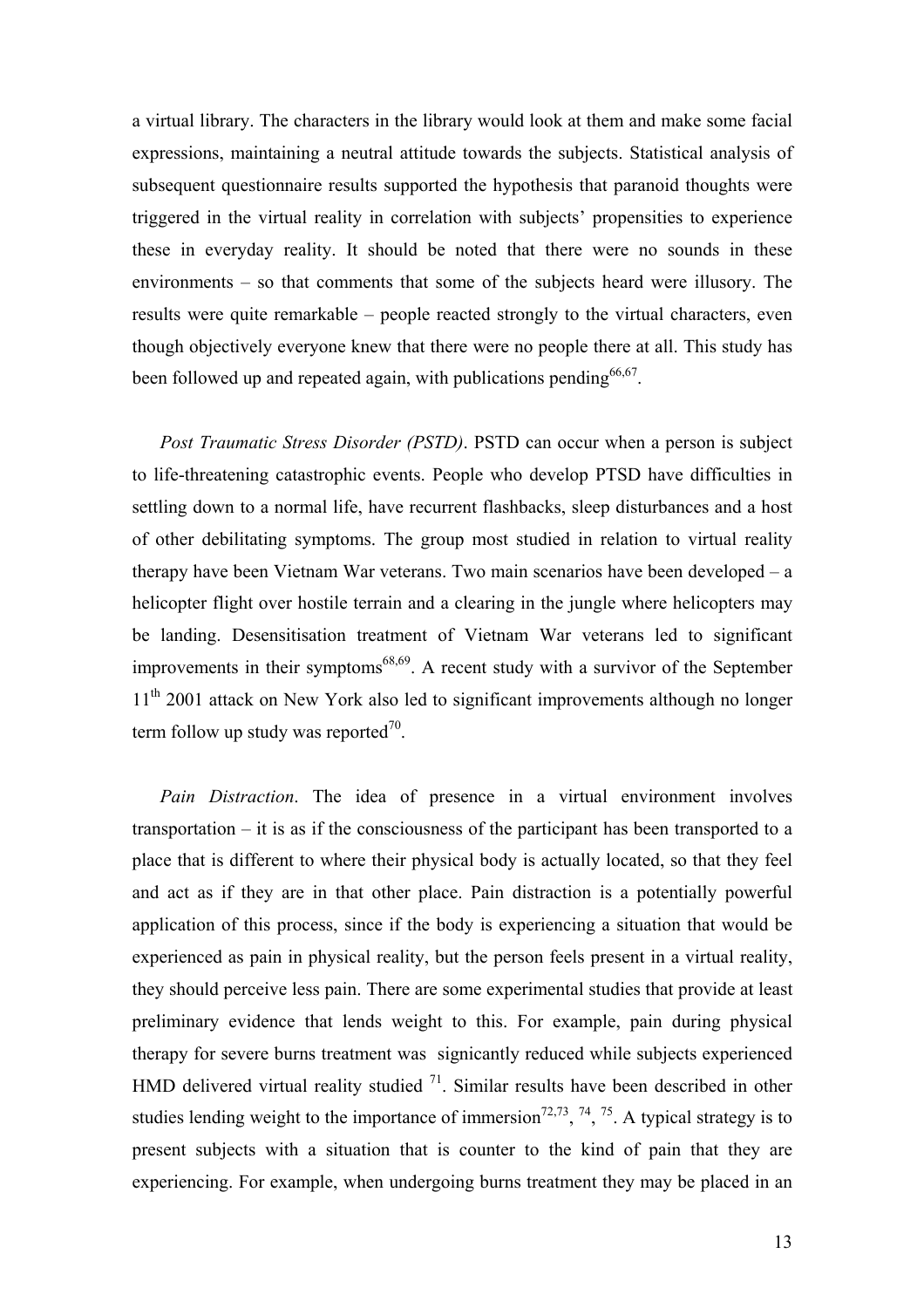environment that depicts snow and ice, and have a task to throw snowballs<sup>76</sup>. Overall although none of these studies are methodologically watertight, the evidence does point in the direction that the 'transportation of consciousness to another place' involved in presence in a virtual environment is strong enough to diminish sensations of pain.

#### **Neuroscience and Presence Research**

Presence research was initiated and has largely remained within the ambit of technologically oriented research departments, and more recently has been of interest to psychologists and clinical psychologists. The field has remained quite separate from neuroscience, illustrated by the fact that not a single reference to presence research appears in the neuroscience literature. With this review we wish to alter this situation and introduce some of the overlapping areas between the two fields.

First it should be noted that VE technology provides an excellent tool in general for neuroscience research. It allows the creation of experimental conditions for human subjects that are almost identically replicable, under full control of the experimenter, including the creation of scenarios and conditions that are either too expensive, dangerous or even not possible at all in physical reality. It also easily supports the creation of 'magical' scenarios – for example, the dissociation of sensory modalities from one another. However, here we differentiate between the use of VEs as a *tool* in neuroscience studies (as it is useful in other fields such as archaeology, design or architecture) from the essential interactions between the issues that are subject of study in the fields of presence and neuroscience research. A case in which VE can be just a tool, for example, is the 3D visualization of biological structures and in this case in particular, neural structures - both static and dynamic - which may report benefits in the planning of surgical strategies<sup>77-79</sup> or in general in the interpretation of morphological data (pattern distribution, interneuronal relationships, etc). Other possible uses of VE as a tool, but where at the same time in order to be successful presence is required, are those applications in different types of training (neurosurgical training, emergency responses), psychotherapy (see review above) or in neuro-rehabilitation<sup>80</sup>.

What we would like to highlight here are the conceptual interactions between the apparently distant fields of presence and neuroscience research. We start with a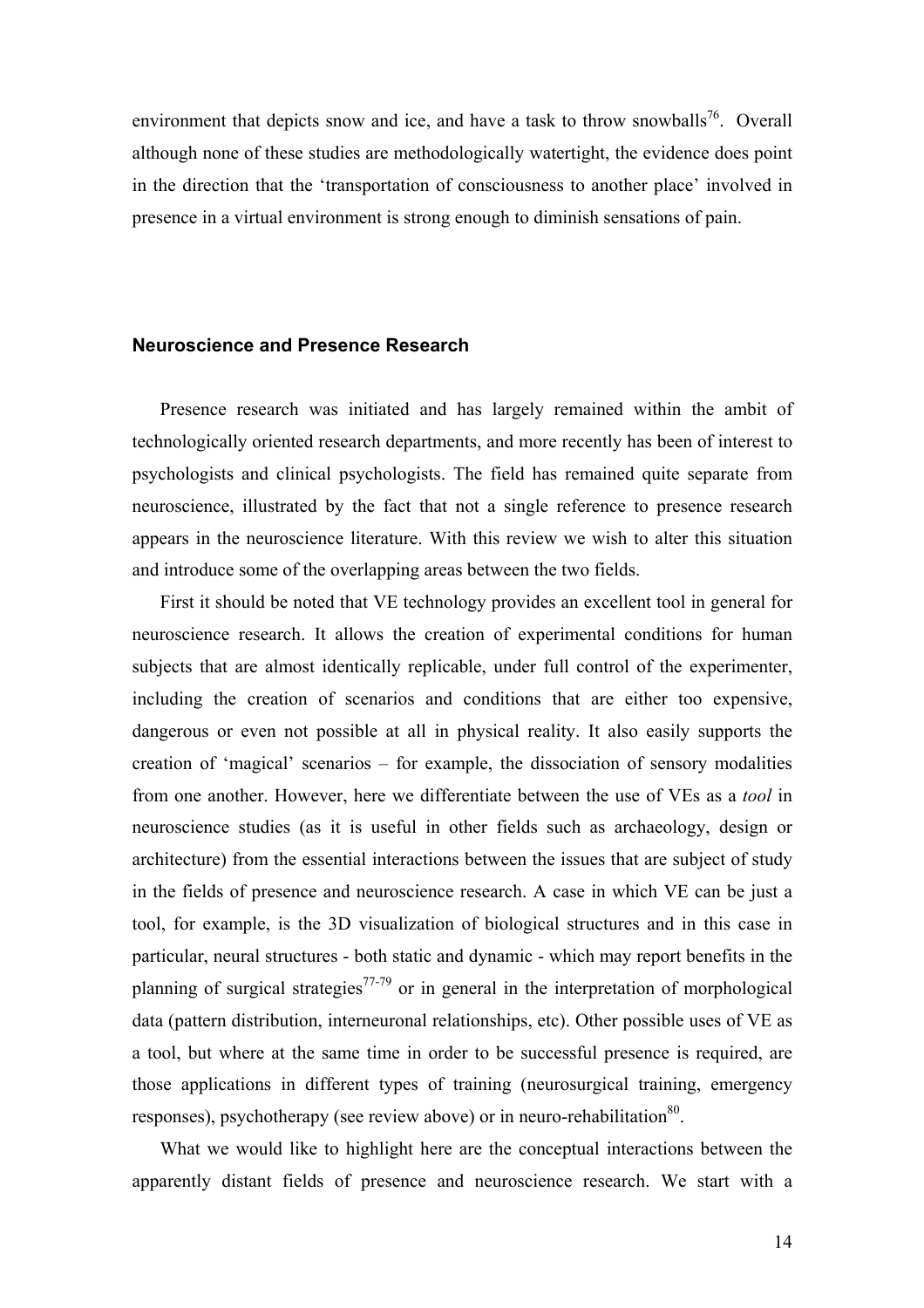consideration of perception. In the presence studies reviewed above it is clear that the characteristics of display of sensory data within a VE are critical to induce higher presence – head tracking is better than no head tracking, stereo is better than mono, faster frame-rate is better than lower frame-rate, shorter latency is better than longer latency, sound is better than no sound, auditory display that takes account of the individual person's head and ear shape is better than a general auditory display function, and interaction methods that utilise the body in a manner similar to real-world interaction is preferable to traditional computer interface styles. In other words, data has to be delivered to participants in forms that are structurally similar to real world sensory data acquisition, and participants interact with the virtual world in a similar manner as they would in the real world. However, one result was unexpected and surprising: the *realism* of what is displayed seems to be far less important for presence. No one could ever be fooled into believing in the reality of any virtual environment that is capable of being displayed in real-time with today's equipment. Yet people become anxious when seeing a virtual precipice, are upset by virtual characters who behave badly in an audience and even seem to generate paranoid thoughts in relation to such virtual people.

This result has led to the concept of *minimal cues*, the minimal elements that a VE must include in order to induce presence $81$  and an area of work in presence research since it is directly related to the economy of the system. How much can we simplify 'reality' within a VE and still induce presence in the subject? How many sensory modalities should be stimulated to induce presence? Which minimal multi-sensory stimulation works the best for different tasks? To any neuroscientist studying perception it would seem obvious that such questions go to the roots of the mechanisms of sensory perception: what are the building blocks of our perceived world? How much of our perception is actually determined by the external world and how much by our internal state? Or, what is the balance between bottom-up and top-down processing? Clearly there *must be* minimal cues, since presence is reported in very simplistic environments, and the fact that minimal cues are enough to induce presence implies that the absence of part of the sensory information is not distracting, probably being filled in by cortical processing<sup>82,83</sup>. Top-down influences on perception can also be investigated by giving specific tasks or prior information to subjects going into VEs and subsequently determining how their perception was affected. These studies can comprise from perception of simple stimuli all the way up to perception of social situations, using virtual characters. Actual stimuli received by the subject are reconstructed (including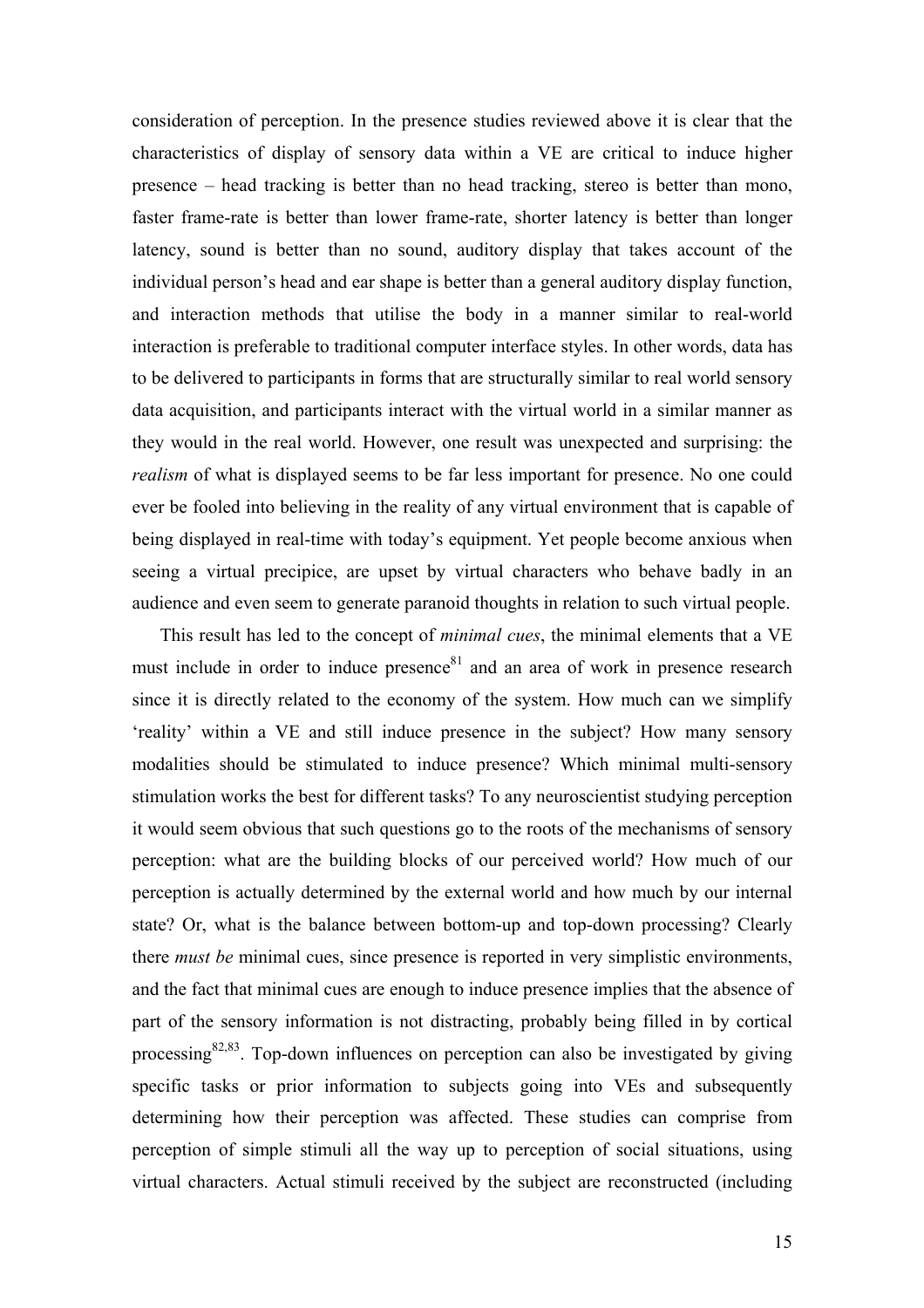eye tracked visual scenes) and compared to the perceived one as evaluated by different means. Therefore, we could consider that when studying perception both, neuroscience and presence research are asking similar questions from different starting points, and additionally the use of VE provides a unique tool to be able to answer those questions.

The possibility of dissociation of stimuli that are invariably inseparable in the real world opens many possibilities in the study of perception, and in particular in the study of human bodily awareness or more generally, self-perception. In this area, virtual reality can replace classical strategies such as the use of mirrors, panels or dummy  $\lim_{s \to 84,85}$  with advantages. We talked earlier about studies that measured the impact of different virtual body self-representations on the presence experienced by the subject in the VE. The fact that subjects do still feel present in environments where their own body is represented by some bizarre form implies that this 'new' body has been somehow internalised. Future studies in VE on how we relate to our virtual body, to the stimuli that it receives or how a virtual body is internalised can be of great importance to understand how our own body internal representation is generated. By disrupting distinct streams of information that are physiologically bound together (visual, motor, propioceptive) we can learn about their individual contributions to the mechanisms of perception and motor control. In the real world we calibrate our movements by feedback that is provided by visual and propioceptive afferents, and by tactile information if we are reaching for something. A virtual world can be programmed such that when our real arm moves up, our virtual arm moves forward and therefore there would be a disruption between visual and propioceptive information<sup>86</sup>. Subjects, however, adapt quite fast to such disruptions, and learn to operate in the new conditions, so that the temporal dynamics of those changes reflecting the plasticity of the system, could be measured.

The exploitation of VEs has also resulted in a useful tool in studies of brain activation during different spatial navigation strategies $87,88$ . In a broader sense, VEs provide a frame in which to analyse which factors (auditory, visual, vestibular cues) contribute to inducing spatial aspects of presence, or, in other words, what particular sensory integration is critical to generate a sense of space. The use of VEs also allows the dissociation of navigation from the proprioception associated to locomotion, furthermore, it is compatible with inducing incorrect visual-proprioceptive cues, and therefore it provides a tool to determine the role of visual or proprioceptive inputs in the generation of internal spatial representations in humans.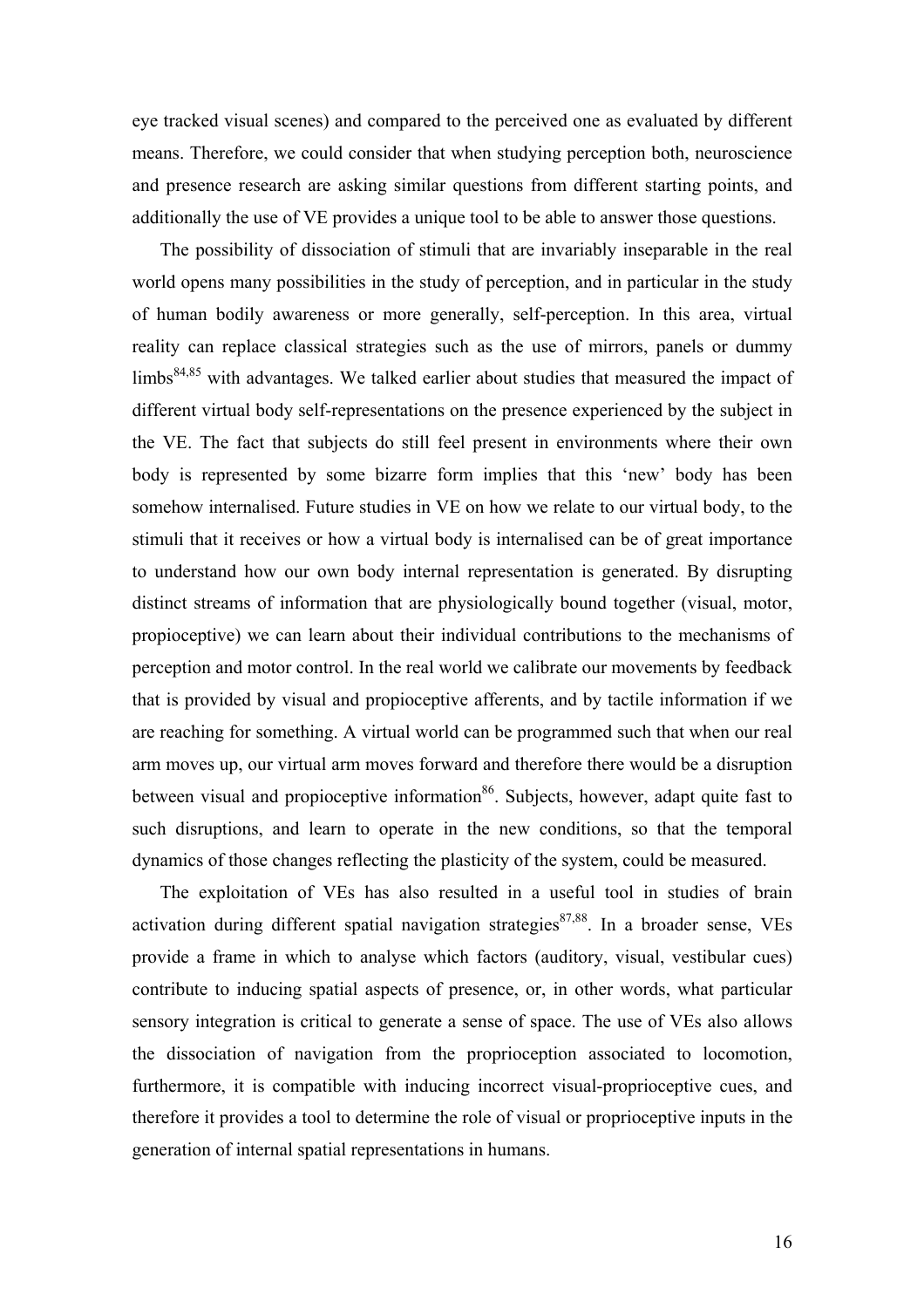Moving to the study of consciousness whatever definition is used, it includes several layers that blend together in a unitary awareness that integrates the awareness of the self and of the external world. The phenomenon of presence is based on a transportation of consciousness into an alternative virtual reality. In a way then, presence is consciousness in that virtual reality. The fact that the different layers (external world, self representation and even part of the extended self) can be altered in a highly controlled form in a VE means that virtual reality can be exploited to analyse scientifically the basis of consciousness. We propose that precisely because of its restricted form, it may be more tractable for study than consciousness itself. For example, in one well-known approach it is said that "Consciousness occurs when we can generate, automatically, the sense that a given stimulus is being perceived in a personal perspective; the sense that the stimulus is 'owned' by the organism involved in the perceiving; and, last but not least, the sense that the organism can act on the stimulus (or fail to do so), that is, the sense of 'agency'."  $89$  Every aspect of this occurs when a person is immersed in a VE, and not only does it occur but many aspects of this can be manipulated experimentally.

Presence occurs when what is said about consciousness occurs within the domain of a virtual reality. What provisional conclusions can we reach about this? First, that it does occur. Immersion in a VE can transform the consciousness of a person in the sense that they respond to the virtual place and to events within that place, and feel their body to be part of that place, even transform their body ownership to the body that they see in that place. This process can have observable impact on the real body of the person, in terms of conscious and volitional behaviours in which they engage (e.g., deciding to walk around the pit rather than fly across it), through to non-conscious behaviours such as changes in heart rate, breathing and skin conductance response. The transformation of consciousness can be to such an extent that pain that should be experienced as a result of activities taking place in the real body is suppressed, and in contrast there is evidence to suggest that events that are activated on the virtual body may result in the sensation of pain<sup>85</sup> (though such an experiment is yet to be carried out in a computergenerated virtual environment). Presence occurs when there is successful substitution of real sensory data by computer generated sensory data, and in a way that people can engage in normal motor actions in order to carry out actions. By 'successful' we mean that the person responds to the virtual stimuli in a manner similar to how they would respond to the corresponding real stimuli. Response should be considered at every level,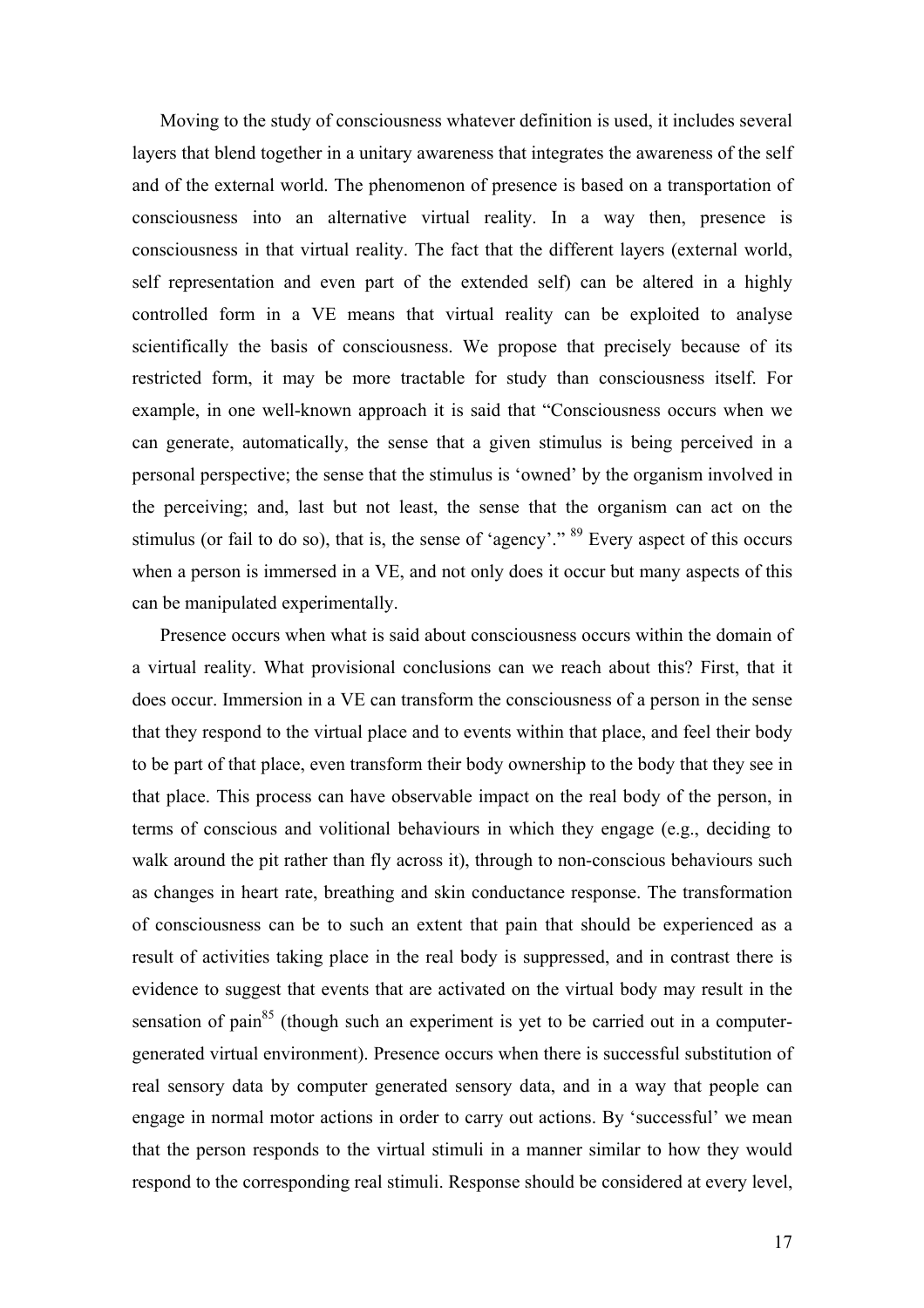from unconscious physiological behaviours, through automatic reactions, conscious volitional behaviours, through to cognitive processing - including the sense of 'being there'.

What is also interesting is that this takes place in spite of every participant's absolute knowledge that the virtual environment is fake, is not really there in the everyday meaning of the word. Recall also that these virtual environments are not only fake, but they appear to be fake, certainly in the visual sense. A virtual character does not look or behave much like a real character for example. This implies that the mechanisms that govern the domain of consciousness (i.e., the place and situation to which it is attached at any moment) must have as a necessary condition that combination of parameters that govern the formation of a virtual environment. Consciousness will not transform when, for example, the frame rate is below a certain level, or when the field of view is too narrow – but it may do so when these (and other structural factors) are at appropriate settings, independently of the level of realism of the content displayed in the virtual environment. In this situation a person acts as if conscious in the place and situation depicted by the VE even if at some level there is awareness that in fact this situation is not really happening and the place is not really there. The concept of breaks in presence provides a way to analyse those moments when 'reality' breaks through, so that consciousness shifts back to the surrounding physical environment.

# **Conclusions**

We argue that presence research should be opened up, beyond only the domain of computer science and other technologically oriented disciplines, and become a mainstream part of neuroscience. Of course, virtual reality can and is being used as a tool for neuroscience studies. Many of these studies, such as of perception, way-finding, self representation and sense of self, will also contribute to the understanding of presence. But, and this is our main point – not only is virtual reality a tool for neuroscience, but the presence experience that it engenders is also an object of study in its own right. Moreover, this concept of presence is sufficiently similar to consciousness that it may help to transform research within that domain.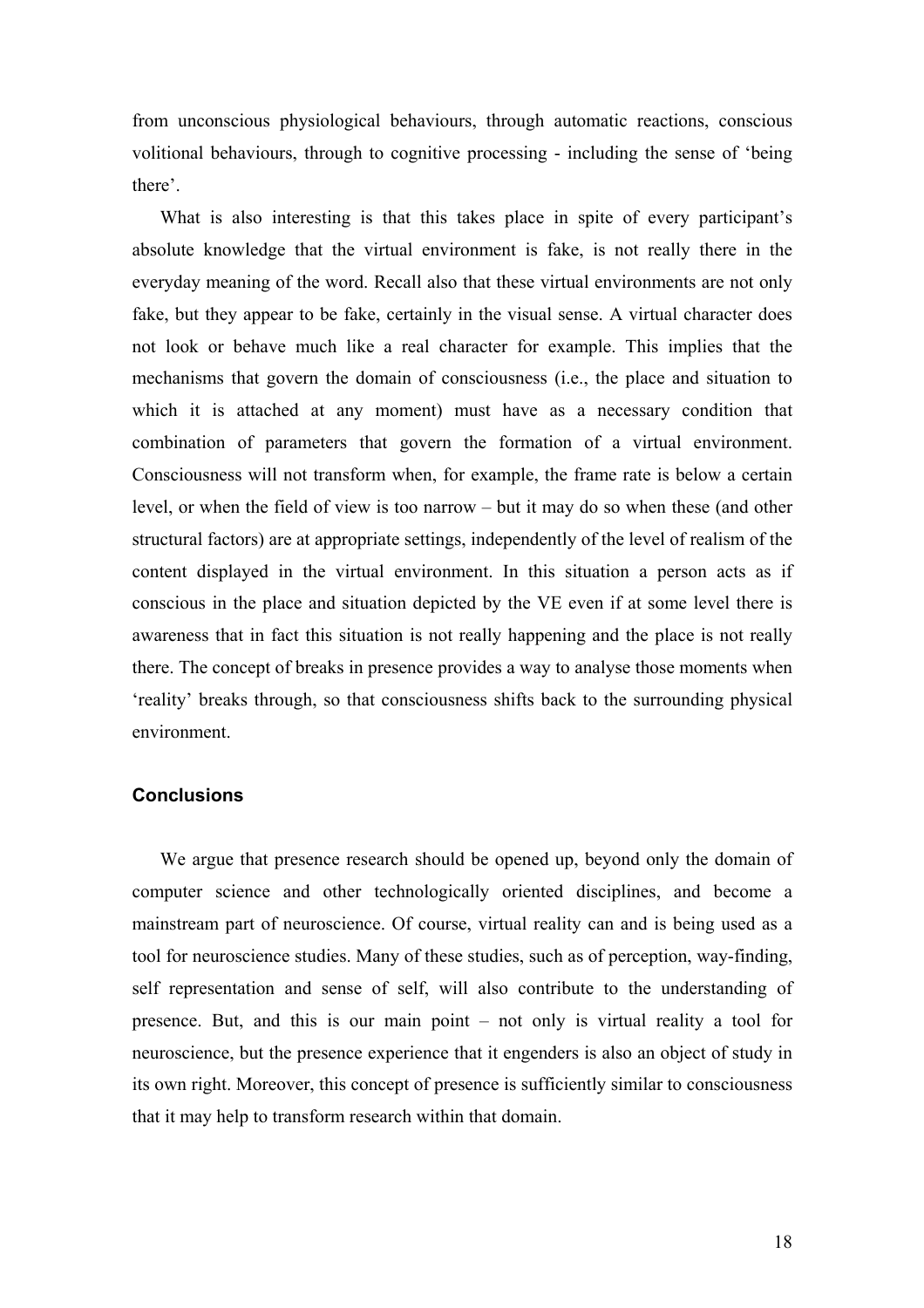# **References**

- 1. Minsky, M. Telepresence. *Omni*, 45-52 (1980).
- 2. Ellis, S.R. Nature and Origin of Virtual Environments: A Bibliographic Essay. *Computing Systems in Engineering* **2**, 321-347 (1991).
- 3. Blauert, J., Lehnert, H., Sahrhage, J. & Strauss, H. An interactive virtualenvironment generator for psychoacoustic research. I: Architecture and implementation. *Acustica* **86**, 94-102 (2000).
- 4. Salisbury, J.K. & Srinivasan, M.A. Phantom-based haptic interaction with virtual objects. *Ieee Computer Graphics and Applications* **17**, 6-10 (1997).
- 5. Lin, M. & Salisbury, K. Haptic rendering Beyond visual computing. *Ieee Computer Graphics and Applications* **24**, 22-23 (2004).
- 6. Laycock, S.D. & Day, A.M. Recent Developments and Applications of Haptic Devices. in *Computer Graphics Forum* Vol. 22 117-132 (2003).
- 7. Draper, J.V., Kaber, D.B. & Usher, J.M. Telepresence. *Human Factors* **40**, 354- 375 (1998).
- 8. Held, R.M. & Durlach, N.I. Telepresence. *Presence: Teleoper. Virtual Environ.* **1**, 109-112 (1992).
- 9. Sheridan, T.B. Musings on Telepresence and Virtual Presence. *Presence-Teleoperators and Virtual Environments* **1**, 120-126 (1992).
- 10. Ellis, S.R. Presence of mind: A reaction to Thomas Sheridan's ''further musings on the psychophysics of presence''. *Presence-Teleoperators and Virtual Environments* **5**, 247-259 (1996).
- 11. Sheridan, T.B. Further musings on the psychophysics of presence. *Presence-Teleoperators and Virtual Environments* **5**, 241-246 (1996).
- 12. Slater, M. & Wilbur, S. A framework for immersive virtual environments (FIVE): Speculations on the role of presence in virtual environments. *Presence-Teleoperators and Virtual Environments* **6**, 603-616 (1997).
- 13. Zahorik, P. & Jenison, R.L. Presence as being-in-the-world. *Presence-Teleoperators and Virtual Environments* **7**, 78-89 (1998).
- 14. Flach, J.M. & Holden, J.G. The reality of experience: Gibson's way. *Presence-Teleoperators and Virtual Environments* **7**, 90-95 (1998).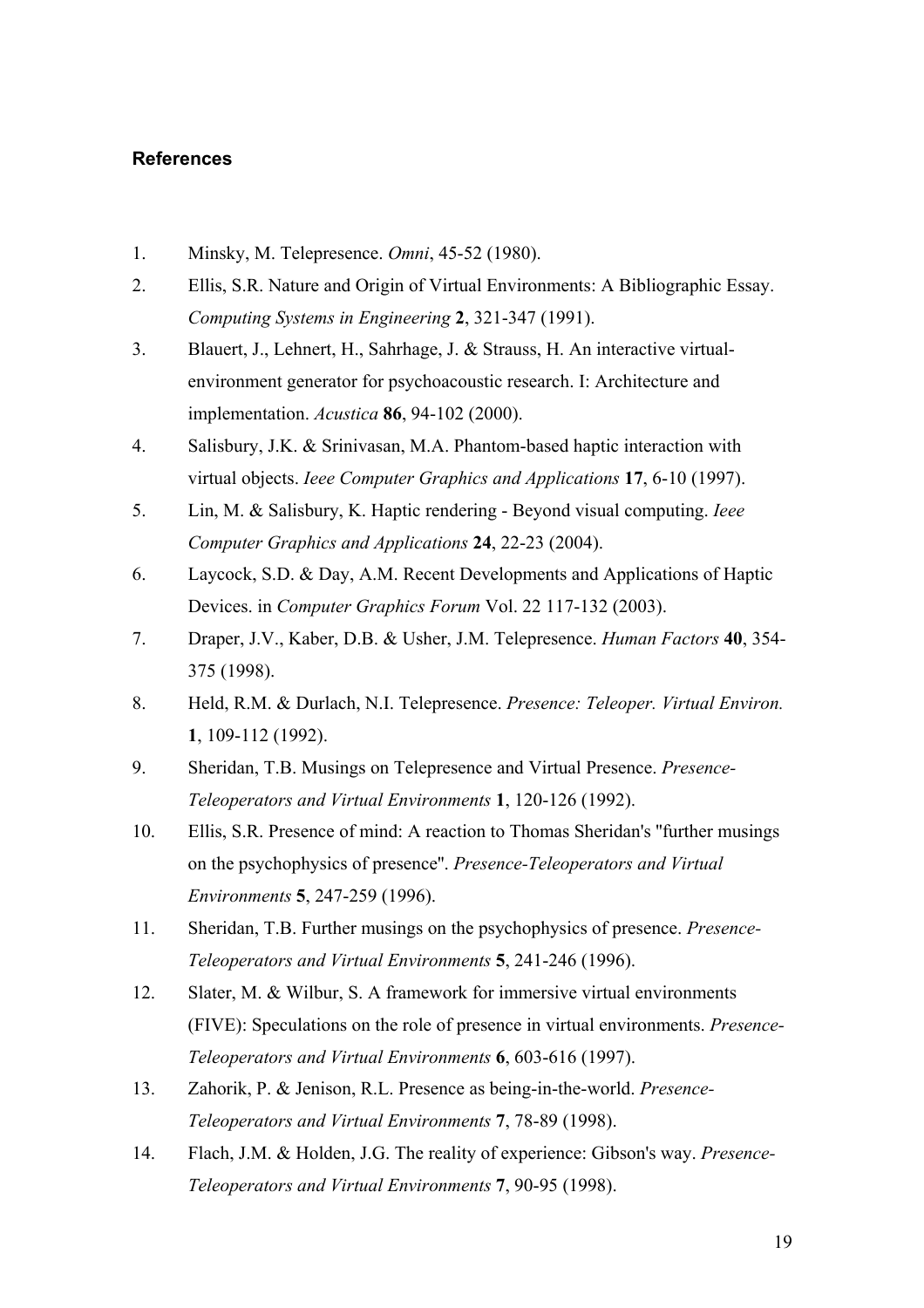- 15. Slater, M., Steed, A., McCarthy, J. & Maringelli, F. The influence of body movement on subjective presence in virtual environments. *Hum Factors* **40**, 469-77 (1998).
- 16. Schubert, T., Friedmann, F. & Regenbrecht, H. The experience of presence: Factor analytic insights. *Presence-Teleoperators and Virtual Environments* **10**, 266-281 (2001).
- 17. Slater, M., Usoh, M. & Steed, A. Depth of Presence in Immersive Virtual Environments. *Presence-Teleoperators and Virtual Environments* **3**, 130-144 (1994).
- 18. Slater, M. & Usoh, M. Representation Systems, Perceptual Position and Presence in Virtual Environments. *Presence-Teleoperators and Virtual Environments* **2**, 221-234 (1994).
- 19. Slater, M., Usoh, M. & Steed, A. Taking steps: the influence of a walking technique on presence in virtual reality. *ACM Trans. Comput.-Hum. Interact.* **2**, 201-219 (1995).
- 20. Barfield, W., Baird, K.M. & Bjorneseth, O.J. Presence in virtual environments as a function of type of input device and display update rate. *Displays* **19**, 91-98 (1998).
- 21. Slater, M., Usoh, M. & Chrysanthou, Y. The influence of dynamic shadows on presence in immersive virtual environments. in *Selected papers of the Eurographics workshops on Virtual environments '95* 8-21 (Springer-Verlag, Barcelona, Spain, 1995).
- 22. Welsh, R.B., Blackman, T.T., Liu, A., Mellers, B.A. & Stark, L.W. The Effects of Pictorial Realism, Delay of Visual Feedback, and Observer Interactivity on the Subjective Sense of Presence. *Presence-Teleoperators and Virtual Environments* **5**, 263-273 (1996).
- 23. Slater, M. & Usoh, M. Presence in Immersive Virtual Environments. in *Ieee Virtual Reality Annual International Symposium* 90-96 (1993).
- 24. Barfield, W. & Hendrix, C. The Effect of Update Rate on the Sense of Presence within Virtual Environments. *Virtual Reality: The Journal of the Virtual Reality Society* **1**, 3-16 (1995).
- 25. Lessiter, J., Freeman, J., Keogh, E. & Davidoff, J. A cross-media presence questionnaire: The ITC-Sense of Presence Inventory. *Presence-Teleoperators and Virtual Environments* **10**, 282-297 (2001).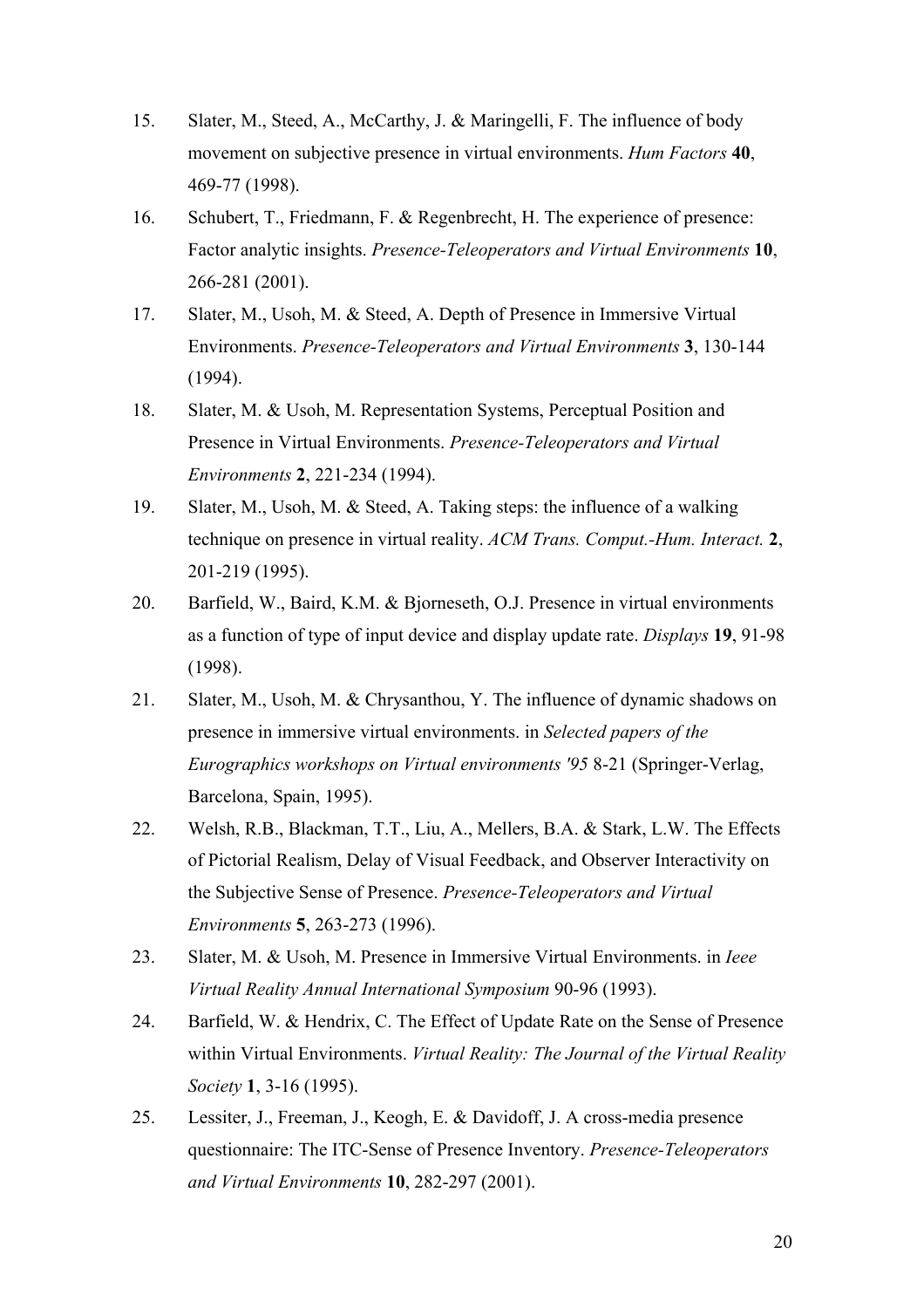- 26. Slater, M. & Usoh, M. Presence in Immersive Virtual Environments. in *Proceedings of the IEEE Conference - Virtual Reality Annual International Symposium* 90-96 (IEEE Neural Networks Council, Seattle, WA, 1993).
- 27. Witmer, B.G. & Singer, M.J. Measuring presence in virtual environments: A presence questionnaire. *Presence-Teleoperators and Virtual Environments* **7**, 225-240 (1998).
- 28. Singer, M.J. & Witmer, B.G. On selecting the right yardstick. *Presence-Teleoperators and Virtual Environments* **8**, 566-573 (1999).
- 29. Slater, M. Measuring presence: A response to the Witmer and Singer presence questionnaire. *Presence-Teleoperators and Virtual Environments* **8**, 560-565 (1999).
- 30. Freeman, J., Avons, S.E., Pearson, D.E. & IJsselsteijn, W.A. Effects of sensory information and prior experience on direct subjective ratings of presence. *Presence-Teleoperators and Virtual Environments* **8**, 1-13 (1999).
- 31. Usoh, M., Catena, E., Arman, S. & Slater, M. Using presence questionnaires in reality. *Presence-Teleoperators and Virtual Environments* **9**, 497-503 (2000).
- 32. Slater, M. How colorful was your day? Why questionnaires cannot assess presence in virtual environments. *Presence-Teleoperators and Virtual Environments* **13**, 484-493 (2004).
- 33. Prothero, J., Parker, D., Furness, T. & Wells, M. Towards a Robust, Quantitative Measure of Presence. in *Proceedings of the Conference on Experimental Analysis and Measurement of Situational Awareness* 359-366 (Embry-Riddle Aeronautical University Press, Datona Beach, FL, 1995).
- 34. Freeman, J., Avons, S.E., Meddis, R., Pearson, D.E. & IJsselsteijn, W.I. Using behavioral realism to estimate presence: A study of the utility of postural responses to motion stimuli. *Presence-Teleoperators and Virtual Environments* **9**, 149-164 (2000).
- 35. Welch, R.B. The Presence of Aftereffects. in *Proceedings of the Seventh International Conference on Human-Computer Interaction-Volume 1 - Volume I* 273-276 (Elsevier Science Inc., 1997).
- 36. Meehan, M., Insko, B., Whitton, M. & Brooks, F.P. Physiological measures of presence in stressful virtual environments. *Acm Transactions on Graphics* **21**, 645-652 (2002).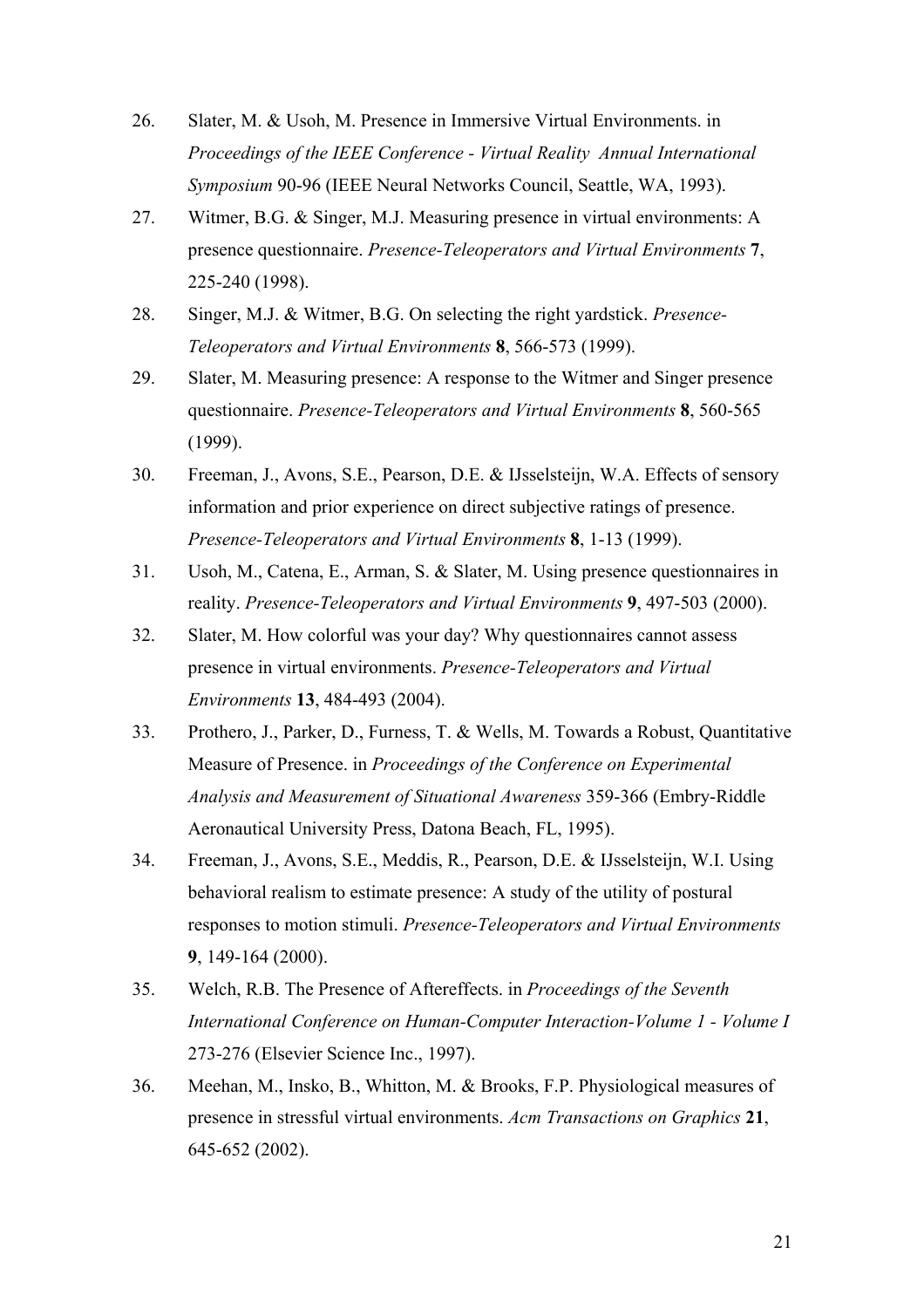- 37. Slater, M. & Steed, A. A virtual presence counter. *Presence-Teleoperators and Virtual Environments* **9**, 413-434 (2000).
- 38. Slater, M., Brogni, A. & Steed, A. Physiological Responses to Breaks in Presence: A Pilot Study. in *The 6th Annual International Workshop on Presence*  Vol. 2003 (Aalborg, Denmark, 2003).
- 39. Meehan, M., Razzaque, S., Whitton, M.C. & Frederick P. Brooks, J. Effect of Latency on Presence in Stressful Virtual Environments. in *Proceedings of the IEEE Virtual Reality 2003* 141 (IEEE Computer Society, 2003).
- 40. Hendrix, C. & Barfield, W. Presence within Virtual Environments as a Function of Visual Display Parameters. *Presence-Teleoperators and Virtual Environments* **5**, 274-289 (1996).
- 41. Barfield, W., Hendrix, C. & Bystrom, K.E. Effects of stereopsis and head tracking on performance using desktop virtual environment displays. *Presence-Teleoperators and Virtual Environments* **8**, 237-240 (1999).
- 42. Ijsselsteijn, W., de Ridder, H., Freeman, J., Avons, S.E. & Bouwhuis, D. Effects of stereoscopic presentation, image motion, and screen size on subjective and objective corroborative measures of presence. *Presence-Teleoperators and Virtual Environments* **10**, 298-311 (2001).
- 43. Welch, R.B., Blackmon, T.T., Liu, A., Mellers, B.A. & Stark, L.W. The effects of pictorial realism, delay of visual feedback, and observer interactivity an the subjective sense of presence. *Presence-Teleoperators and Virtual Environments* **5**, 263-273 (1996).
- 44. Zimmons, P. & Panter, A. The Influence of Rendering Quality on Presence And Task Performance in a Virtual Environment. in *Proceedings of the IEEE Virtual Reality 2003* 293 (IEEE Computer Society, 2003).
- 45. Hendrix, C. & Barfield, W. The sense of presence within auditory virtual environments. *Presence-Teleoperators and Virtual Environments* **5**, 290-301 (1996).
- 46. Väljamäe, A., Larsson, P., Västfjäll, D. & Kleiner, M. Auditory Presence, Individualized Head-Related Transfer Functions, and Illusory Ego-Motion in Virtual Environments. in *7th International Conference on Presence - Proceedings of Presence 2004* 141-147 (Valencia, Spain, 2004).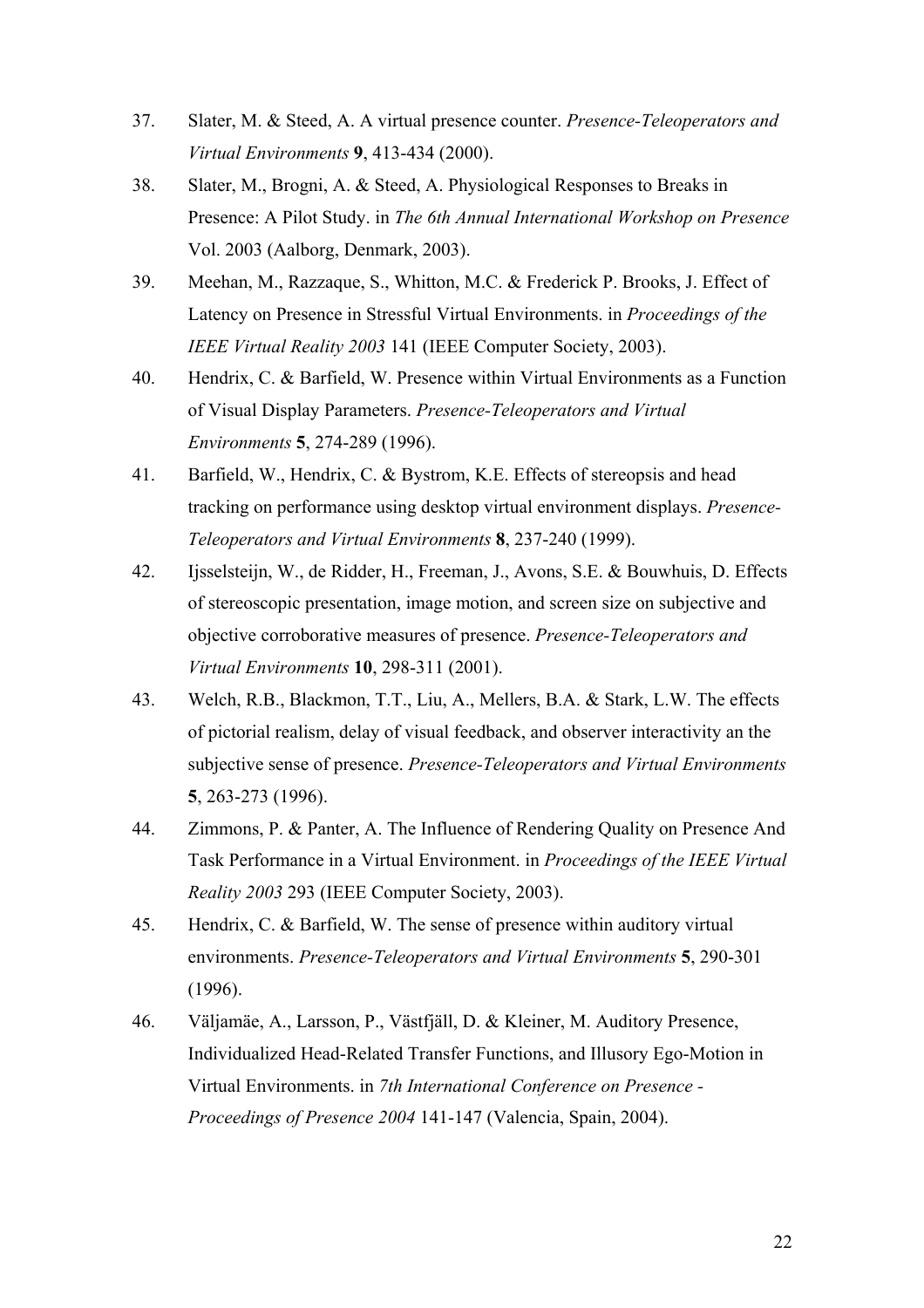- 47. Gilkey, R.H. & Weisenberger, J.M. The Sense of Presence for the Suddenly Deafened Adult - Implications for Virtual Environments. *Presence-Teleoperators and Virtual Environments* **4**, 357-363 (1995).
- 48. Murray, C.D., Arnold, P. & Thornton, B. Presence accompanying induced hearing loss: Implications for immersive virtual environments. *Presence-Teleoperators and Virtual Environments* **9**, 137-148 (2000).
- 49. Basdogan, C., Ho, C.-H., Srinivasan, M.A. & Slater, M. An experimental study on the role of touch in shared virtual environments. *ACM Trans. Comput.-Hum. Interact.* **7**, 443-460 (2000).
- 50. Durlach, N. & Slater, M. Presence in shared virtual environments and virtual togetherness. *Presence-Teleoperators and Virtual Environments* **9**, 214-217  $(2000)$ .
- 51. Kim, J. et al. Transatlantic touch: A study of haptic collaboration over long distance. *Presence-Teleoperators and Virtual Environments* **13**, 328-337 (2004).
- 52. Sallnas, E.-L., Rassmus-Grohn, K. & Sjostrom, C. Supporting presence in collaborative environments by haptic force feedback. *ACM Trans. Comput.- Hum. Interact.* **7**, 461-476 (2000).
- 53. Usoh, M. et al. Walking > walking-in-place > flying, in virtual environments. in *Proceedings of the 26th annual conference on Computer graphics and interactive techniques* 359-364 (ACM Press/Addison-Wesley Publishing Co., 1999).
- 54. Rizzo, A. & Buckwalter, J.G. Special issue: Virtual reality applications in neuropsychology - Guest editors' introduction. *Presence-Teleoperators and Virtual Environments* **10**, Iii-V (2001).
- 55. Krijn, M., Emmelkamp, P.M.G., Olafsson, R.P. & Biemond, R. Virtual reality exposure therapy of anxiety disorders: A review. *Clinical Psychology Review* **24**, 259-281 (2004).
- 56. Hodges, L.F. et al. Virtual Environments for Treating the Fear of Heights. *Computer* **28**, 27-34 (1995).
- 57. Rothbaum, B.O. et al. Effectiveness of Computer-Generated (Virtual-Reality) Graded Exposure in the Treatment of Acrophobia. *American Journal of Psychiatry* **152**, 626-628 (1995).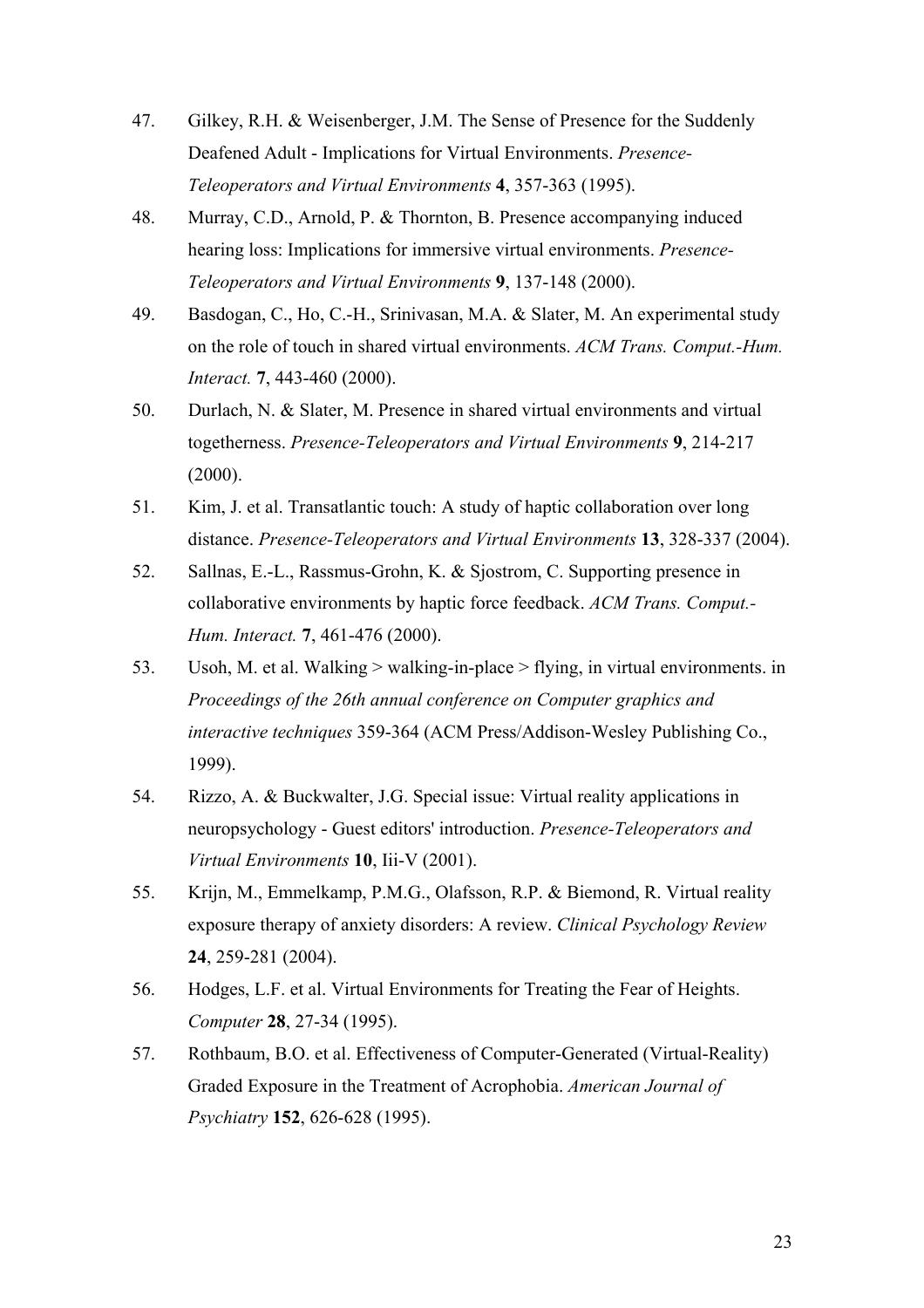- 58. Emmelkamp, P.M.G. et al. Virtual reality treatment versus exposure in vivo: a comparative evaluation in acrophobia. *Behaviour Research and Therapy* **40**, 509-516 (2002).
- 59. Rothbaum, B.O., Hodges, L., Smith, S., Lee, J.H. & Price, L. A controlled study of virtual reality exposure therapy for the fear of flying. *Journal of Consulting and Clinical Psychology* **68**, 1020-1026 (2000).
- 60. Rothbaum, B.O., Hodges, L., Anderson, P.L., Price, L. & Smith, S. Twelvemonth follow-up of virtual reality and standard exposure therapies for the fear of flying. *Journal of Consulting and Clinical Psychology* **70**, 428-432 (2002).
- 61. Carlin, A.S., Hoffman, H.G. & Weghorst, S. Virtual reality and tactile augmentation in the treatment of spider phobia: A case report. *Behaviour Research and Therapy* **35**, 153-158 (1997).
- 62. Hoffman, H.G., Garcia-Palacios, A., Carlin, A., Furness, T.A. & Botella-Arbona, C. Interfaces that heal: Coupling real and virtual objects to treat spider phobia. *International Journal of Human-Computer Interaction* **16**, 283-300 (2003).
- 63. Garcia-Palacios, A., Hoffman, H., Carlin, A., Furness, T.A. & Botella, C. Virtual reality in the treatment of spider phobia: a controlled study. *Behaviour Research and Therapy* **40**, 983-993 (2002).
- 64. Pertaub, D.P., Slater, M. & Barker, C. An experiment on public speaking anxiety in response to three different types of virtual audience. *Presence-Teleoperators and Virtual Environments* **11**, 68-78 (2002).
- 65. Freeman, D. et al. Can virtual reality be used to investigate persecutory ideation? *J Nerv Ment Dis* **191**, 509-14 (2003).
- 66. Freeman, D. et al. The psychology of persecutory ideation II: A virtual reality experimental study. *J Nerv Ment Dis* **in press**(2005).
- 67. Freeman, D. et al. The psychology of persecutory ideation I: A questionnaire study. *J Nerv Ment Dis* **in press**(2005).
- 68. Rothbaum, B.O. et al. Virtual reality exposure therapy for PTSD Vietnam veterans: A case study. *Journal of Traumatic Stress* **12**, 263-271 (1999).
- 69. Rothbaum, B.O., Hodges, L.F., Ready, D., Graap, K. & Alarcon, R.D. Virtual reality exposure therapy for Vietnam veterans with posttraumatic stress disorder. *Journal of Clinical Psychiatry* **62**, 617-622 (2001).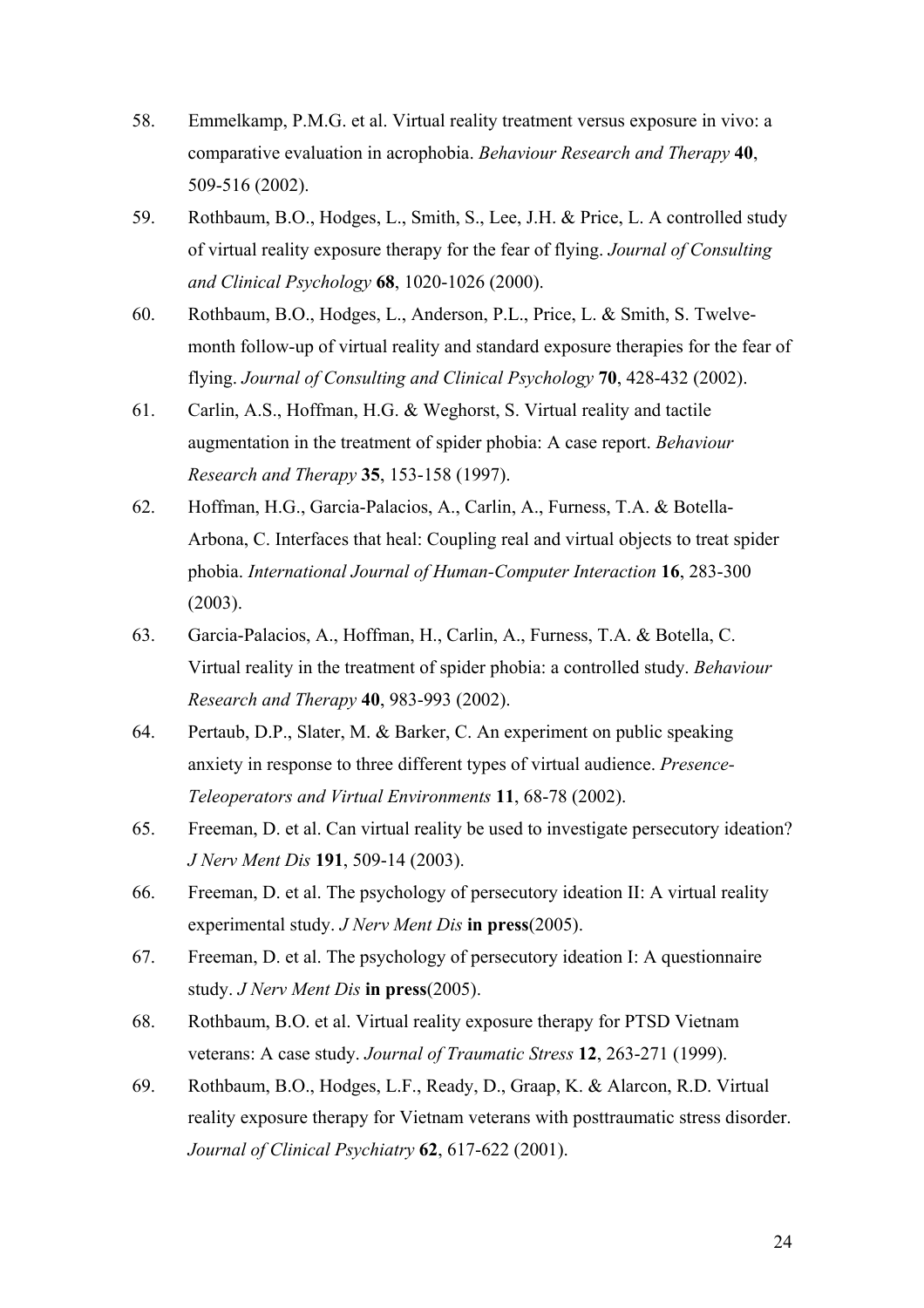- 70. Difede, J. & Hoffman, H.G. Virtual reality exposure therapy for World Trade Center post-traumatic Stress Disorder: A case report. *Cyberpsychology & Behavior* **5**, 529-535 (2002).
- 71. Hoffman, H.G., Patterson, D.R. & Carrougher, G.J. Use of virtual reality for adjunctive treatment of adult burn pain during physical therapy: A controlled study. *Clinical Journal of Pain* **16**, 244-250 (2000).
- 72. Hoffman, H.G., Garcia-Palacios, A., Kapa, V., Beecher, J. & Sharar, S.R. Immersive virtual reality for reducing experimental ischemic pain. *International Journal of Human-Computer Interaction* **15**, 469-486 (2003).
- 73. Hoffman, H.G. et al. Water-friendly virtual reality pain control during wound care. *Journal of Clinical Psychology* **60**, 189-195 (2004).
- 74. Hoffman, H.G., Doctor, J.N., Patterson, D.R., Carrougher, G.J. & Furness, T.A. Virtual reality as an adjunctive pain control during burn wound care in adolescent patients. *Pain* **85**, 305-309 (2000).
- 75. Gershon, J., Zimand, E., Pickering, M., Rothbaum, B.O. & Hodges, L. A pilot and feasibility study of virtual reality as a distraction for children with cancer. *Journal of the American Academy of Child and Adolescent Psychiatry* **43**, 1243- 1249 (2004).
- 76. Hoffman, H.G. et al. Modulation of thermal pain-related brain activity with virtual reality: evidence from fMRI. *Neuroreport* **15**, 1245-8 (2004).
- 77. Burchiel, K. Virtual reality. *J Neurosurg* **100**, 583; discussion 583-4 (2004).
- 78. Spicer, M.A., van Velsen, M., Caffrey, J.P. & Apuzzo, M.L. Virtual reality neurosurgery: a simulator blueprint. *Neurosurgery* **54**, 783-97; discussion 797-8 (2004).
- 79. Kockro, R.A. et al. Planning and simulation of neurosurgery in a virtual reality environment. *Neurosurgery* **46**, 118-35; discussion 135-7 (2000).
- 80. Rose, F.D., Attree, E.A. & Johnson, D.A. Virtual reality: an assistive technology in neurological rehabilitation. *Curr Opin Neurol* **9**, 461-7 (1996).
- 81. Slater, M. Presence and the sixth sense. *Presence-Teleoperators and Virtual Environments* **11**, 435-439 (2002).
- 82. Ramachandran, V.S. & Gregory, R.L. Perceptual filling in of artificially induced scotomas in human vision. *Nature* **350**, 699-702 (1991).
- 83. De Weerd, P., Desimone, R. & Ungerleider, L.G. Perceptual filling-in: a parametric study. *Vision Res* **38**, 2721-34 (1998).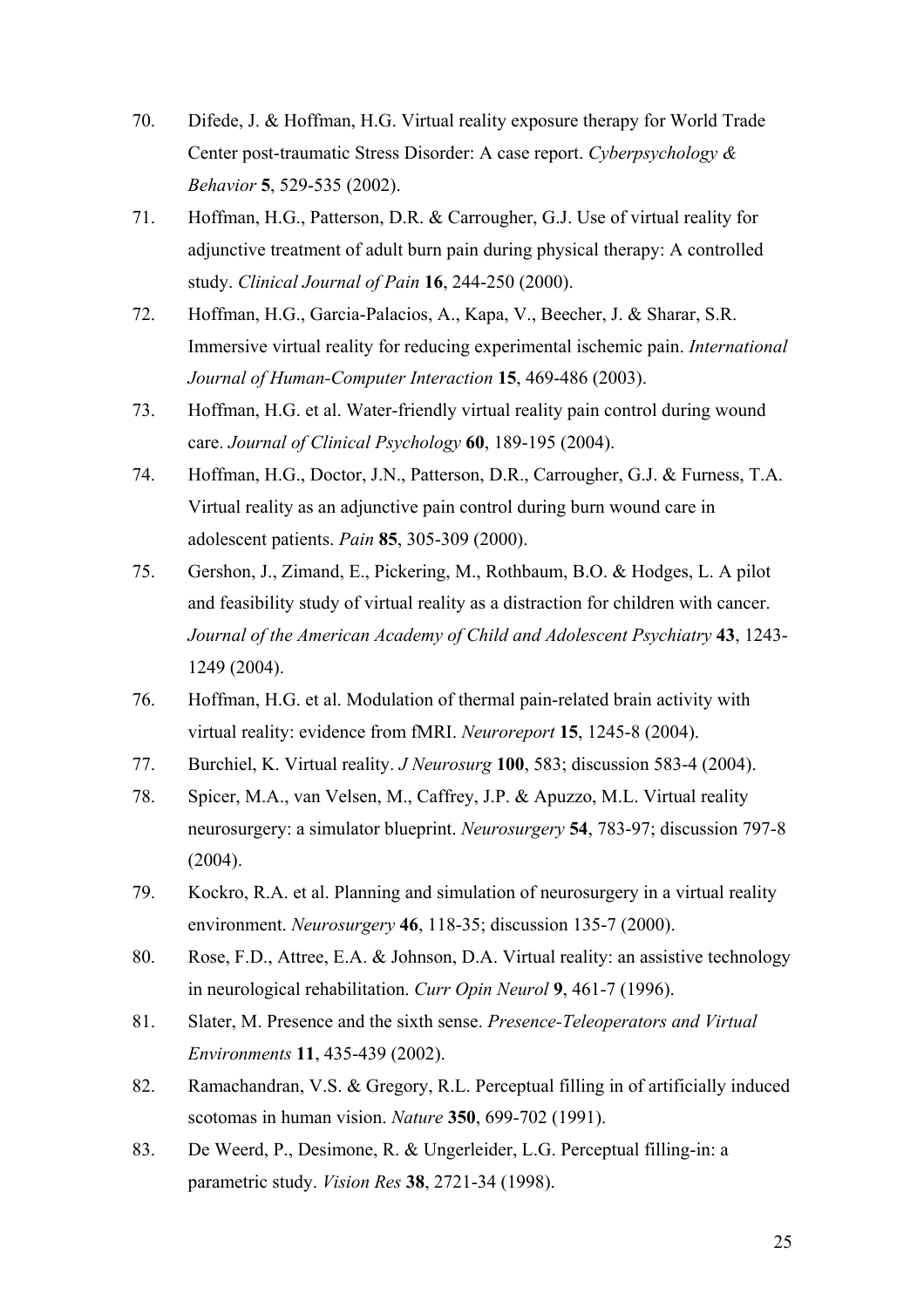- 84. Ramachandran, V.S. & Rogers-Ramachandran, D. Synaesthesia in phantom limbs induced with mirrors. *Proc R Soc Lond B Biol Sci* **263**, 377-86 (1996).
- 85. Armel, K.C. & Ramachandran, V.S. Projecting sensations to external objects: evidence from skin conductance response. *Proceedings of the Royal Society of London Series B-Biological Sciences* **270**, 1499-1506 (2003).
- 86. Sober, S.J. & Sabes, P.N. Multisensory integration during motor planning. *J Neurosci* **23**, 6982-92 (2003).
- 87. Hartley, T., Maguire, E.A., Spiers, H.J. & Burgess, N. The well-worn route and the path less traveled: distinct neural bases of route following and wayfinding in humans. *Neuron* **37**, 877-88 (2003).
- 88. Shelton, A.L. & Gabrieli, J.D. Neural correlates of encoding space from route and survey perspectives. *J Neurosci* **22**, 2711-7 (2002).
- 89. Damasio, A.R. Investigating the biology of consciousness. *Philosophical Transactions of the Royal Society of London Series B-Biological Sciences* **353**, 1879-1882 (1998).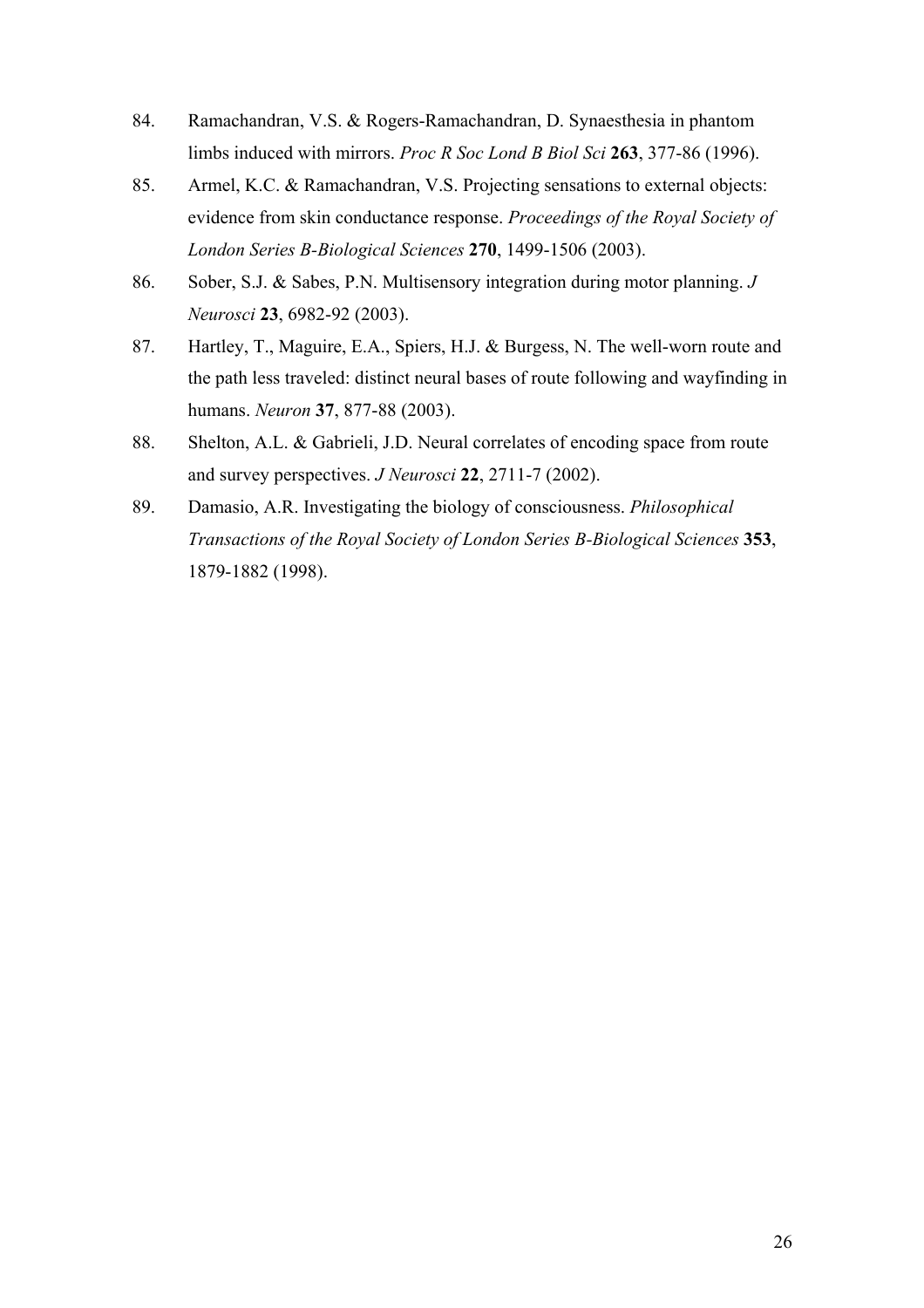

Figure 1| The left pane shows a Cave-like system. This specific model is a Trimension ReaCTor. This system consists of 4 projection surfaces, the front, left and right walls are back-projected acrylic screens while the painted wooden floor is projected from above. The screens are seamlessly joined to provide a continuous projection surface. Only the top and the rear faces of the cube are not projection surfaces. This system is driven by an SGI Onyx 2 computer. The right pane shows a particular environment (a kitchen) being projected into the ReaCTor. The image is refreshed at 90Hz. A left eye image is shown at 45Hz and a right eye image also at 45Hz. The participant is wearing CrystalEyes stereo shutter glasses which are controlled by infrared signals to be synchronised with the display refresh. Hence the left eye lens is only open during the left eye image display and similarly for the right eye. The participant is wearing an Intersense IS 900 tracking device attached to the top of the glasses. The head-position and orientation is tracked at approximately 120Hz and this information is relayed to the computer at a latency of about 4ms. The computer graphics software uses this information to compute and display the left- and right-eye images. Since the display is from the point of view of the tracked participant the perspective projection does not seem to be correct when looked at by another person. Hence the distortions in the image above. The participant is also holding a hand tracking device which similarly relays its position and orientation to the main computer. This device has buttons that can be programmed to initiate events (such as virtual locomotion, and also can be used for collision detection with virtual objects thus allowing the participant to interact with objects in the scene.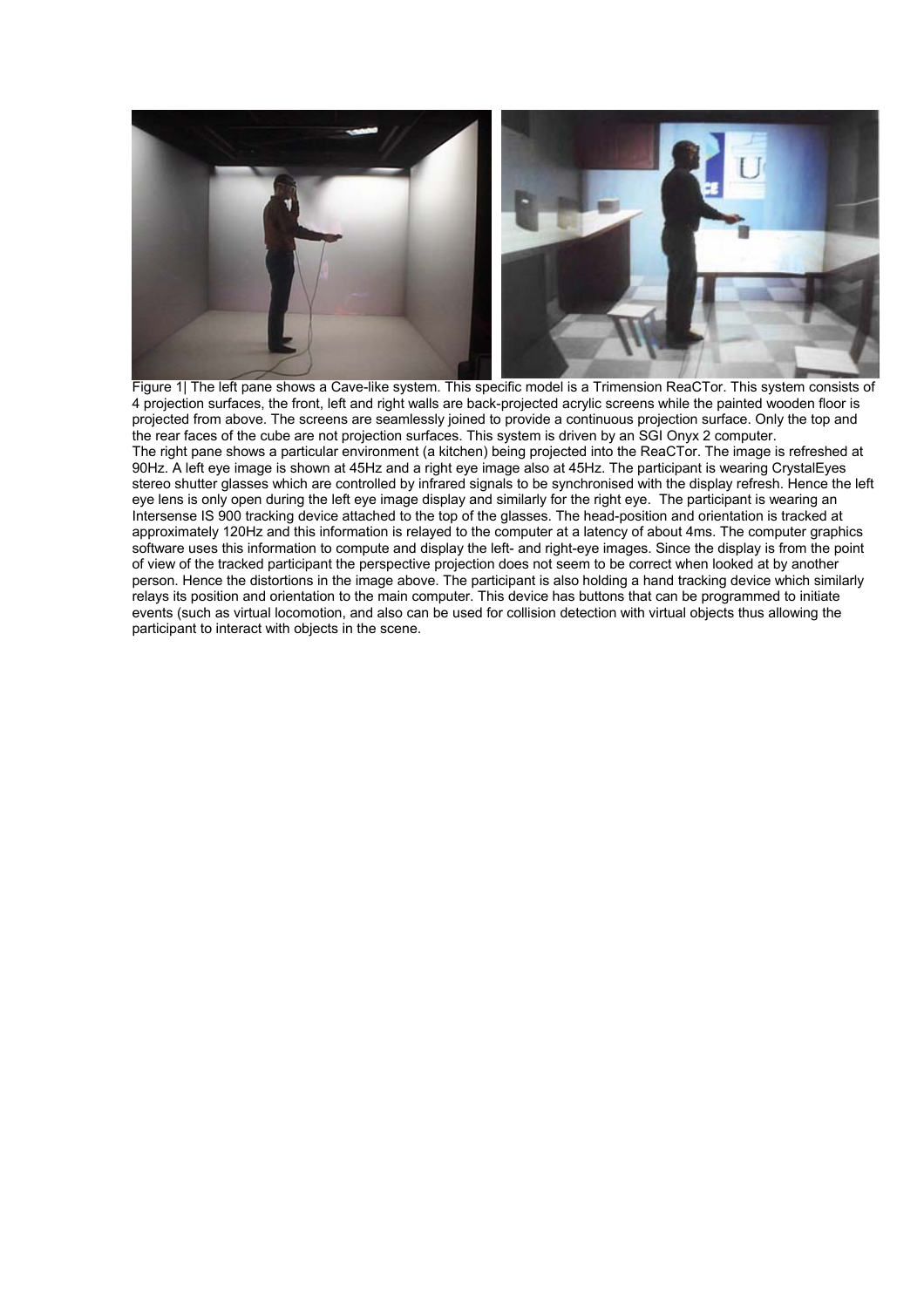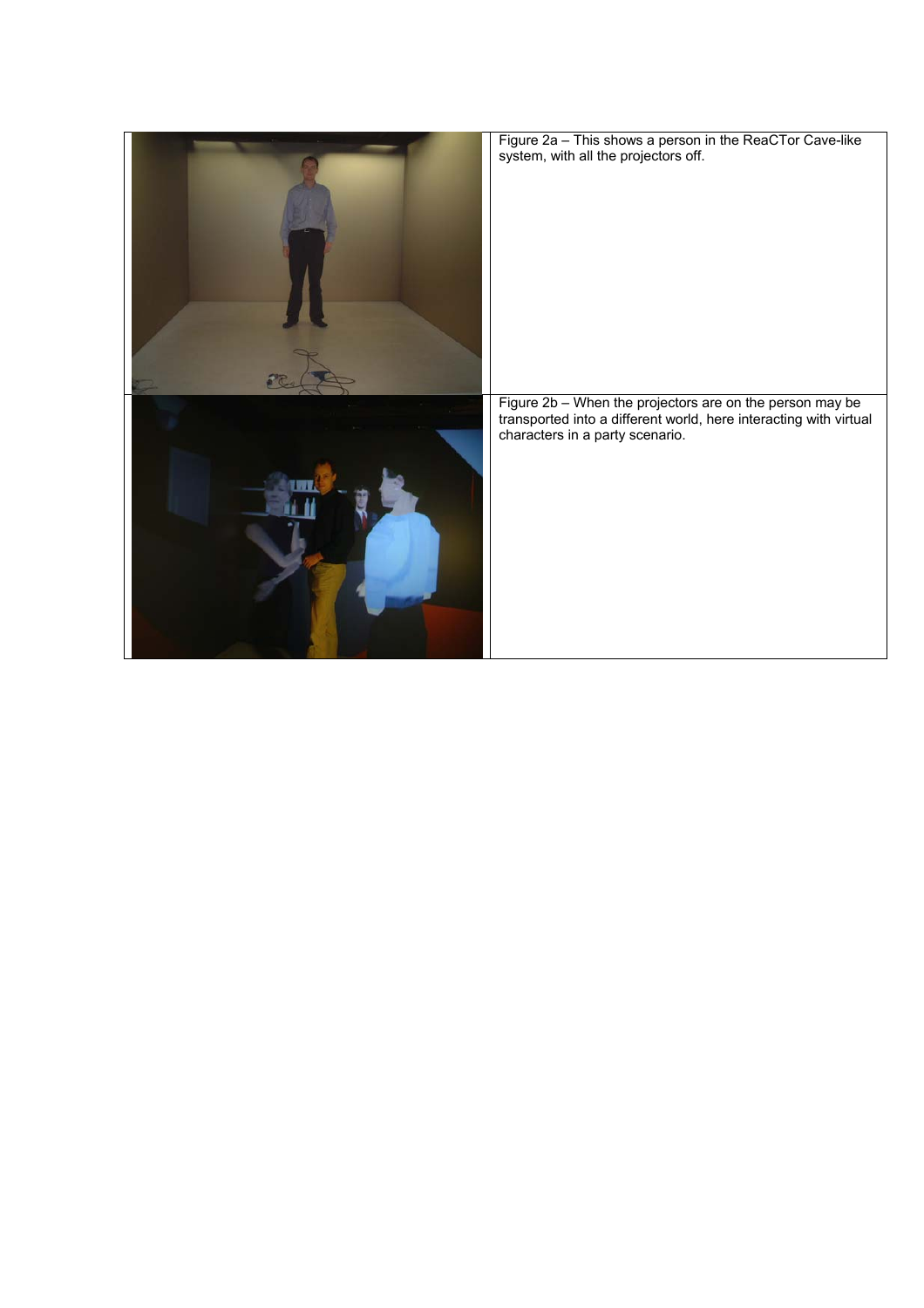

Figure 3 |The left pane shows a participant wearing a head-mounted display. This ideally blocks out all surrounding light. There are two images displayed, one for the left eye and the other for the right eye. Each image cannot be seen at all by the opposing eye. The head-mounted display position and orientation is tracked, and the computer updates the image according to perspective projections from the point of view of each eye.

The right pane shows a participant in a Cave-like environment. He is wearing 3D shutter glasses and also physiological monitoring equipment so that real-time read-outs of his EKG, GSR and respiration are available. The background scene shows a virtual party which has been used recently in a study of social phobia.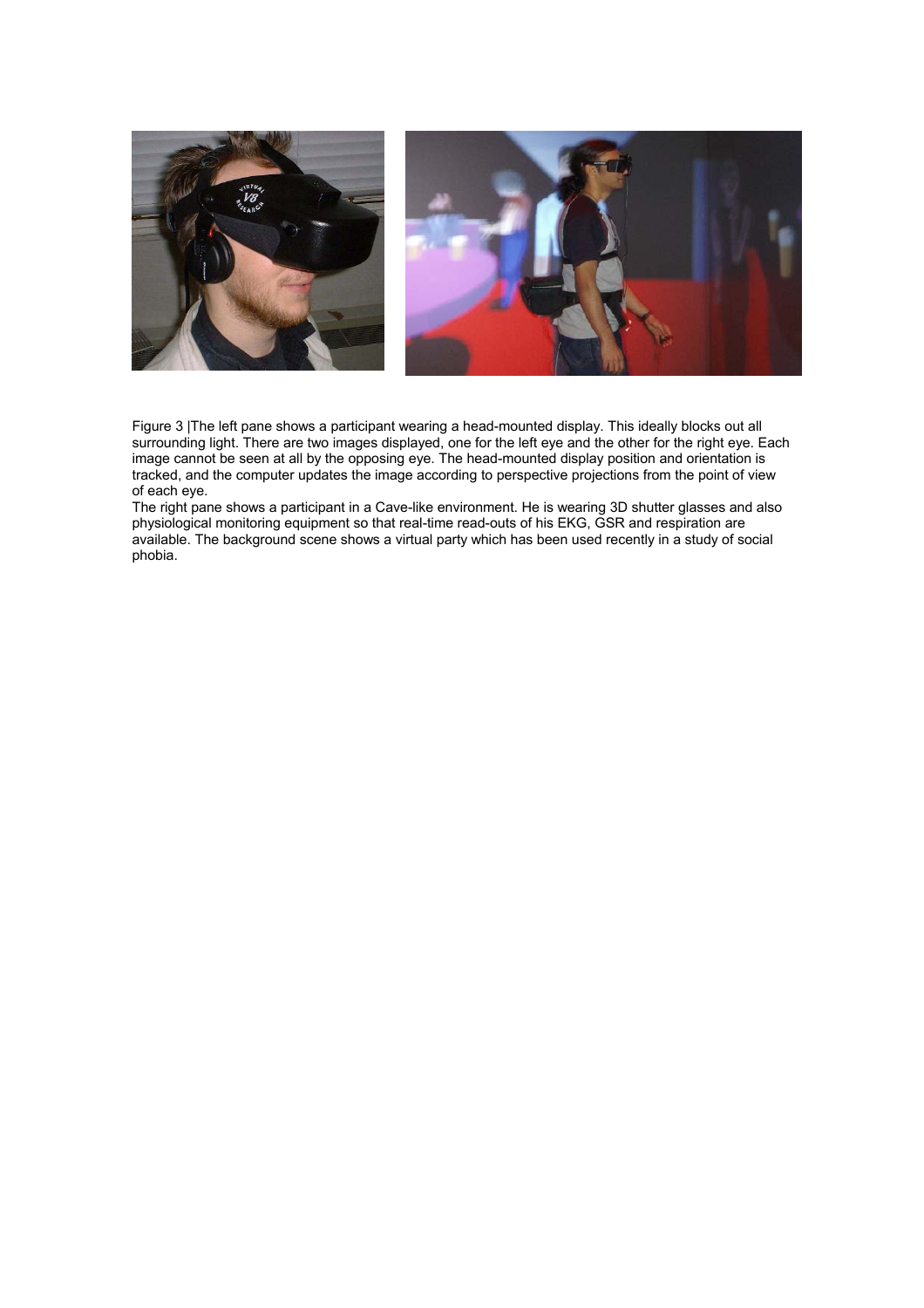

Figure 4 - The 'pit-room'. This is a virtual environment often used to assess presence. The participant enters into the left-most room which can be used for familiarisation with the virtual environment system and the learning of any procedures such as how to move around or select objects. The participant is then given task to go into the next room, select an object that is left on plank overlooking the pit, and then take it to the chair on the other side. The reactions to the pit are quantified in different forms: behaviourally, through physiological measurements (heart and respiratory rate, galvanic skin response, etc) or through subsequent questionnaires. In the experiments that have been carried out almost all make their way to the chair by edging themselves around the sides of the room along the ledge, even though all subjects know for sure that there is no pit there.

The smaller insets show 'static haptics' where participants were positioned by small but real ledges, adding to the effect of standing over a real pit.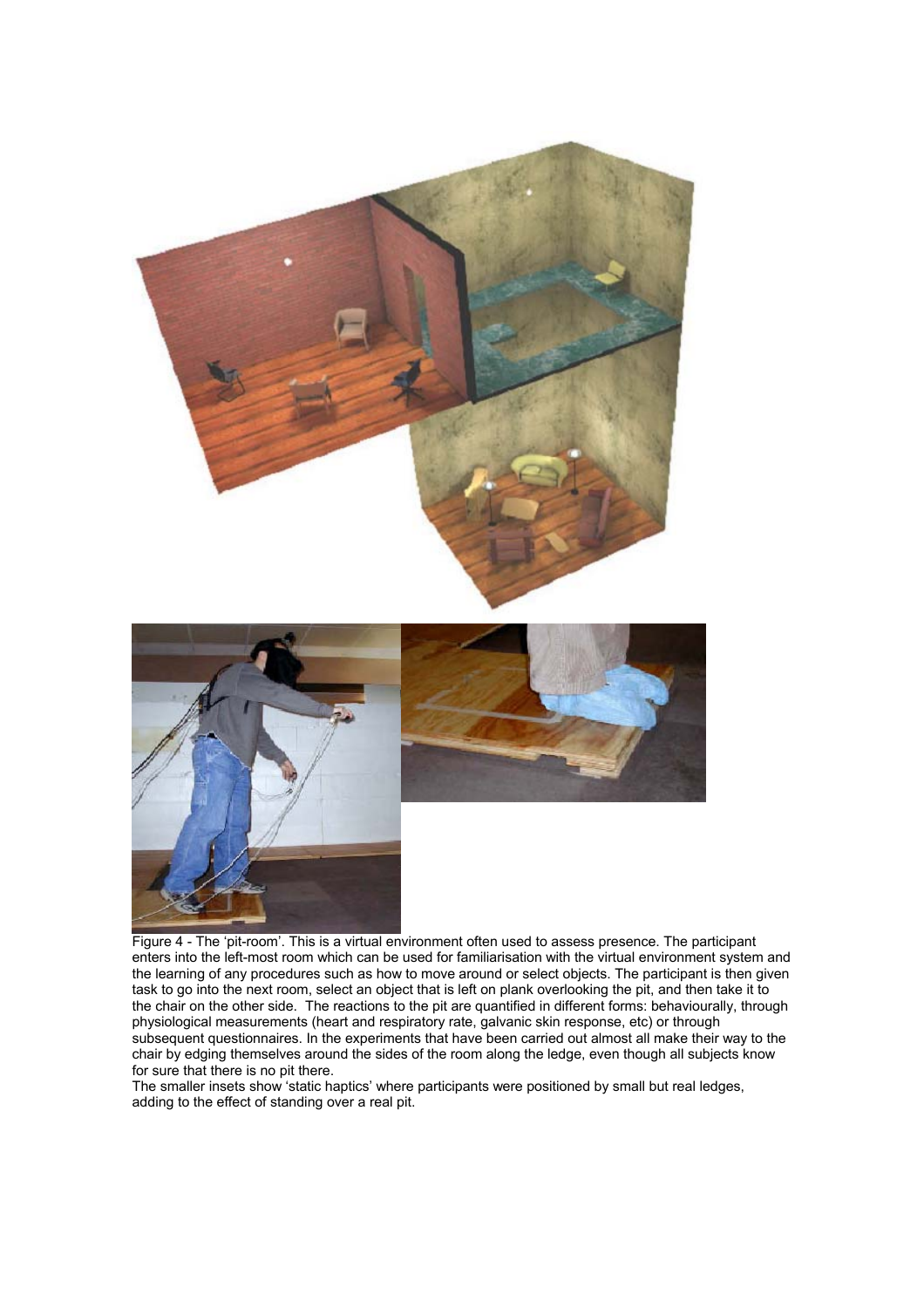

Figure 5a | A snapshot of the positive audience Figure 5b | A snapshot of the negative

audience

Virtual environment representing a seminar audience. Although the characters certainly do not look realistically human their behaviour has been modelled on observations from real meetings, though greatly exaggerated – both positively and negatively. In these studies the subjects are asked to give short talks to the virtual audience, that could have a positive, negative or neutral attitude towards the speaker. A response to the audience similar to the one that the same person would have to a real audience was subsequently evaluated as a high presence in the virtual environment. The testimonies shown below illustrate that the responses to the virtual characters went above all rational considerations of what is real, along with the physiological responses measured in the subjects illustrated the fact that people responded similarly to a real environment.

#### *Some Responses to the Positive Audience*

'It was clear that the audience was really positive and interested in what I was saying and it made you feel like telling them what you know.'

'I felt great. Finally nobody was interrupting me. Being a woman, people keep interrupting you in talks much more… But here I felt people were there to listen to me.'

 'They were staring at me. They loved you unconditionally, you could say anything, you didn't have to work'.

#### Some Responses to the Negative Audience

'It felt really bad. I couldn't just ignore them. I had to talk to them and tell them to sit up and pay attention. Especially the man on the left who put his head in his hands; I had to ask him to sit up and listen…. I entered a negative feedback loop where I would receive bad responses from the audience and my performance would get even worse…. I was performing really badly and that doesn't normally happen.'

'I was upset, really thrown. I totally lost my train of thought. They weren't looking at me and I didn't know what to do. Should I start again? I was very frustrated. I felt I had no connection to them. They weren't looking at me. I just forgot what I was talking about.'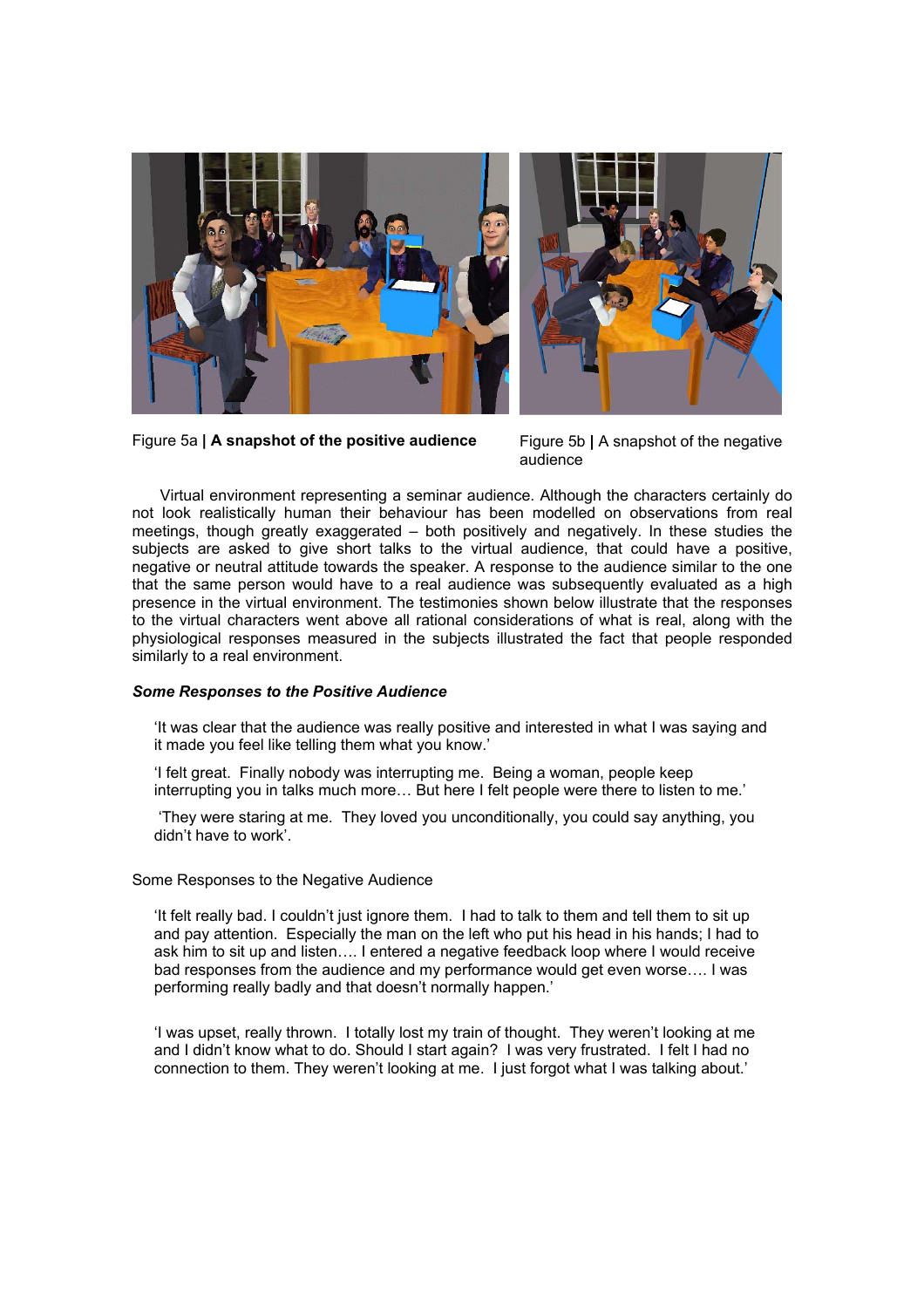

Figure 6 | Virtual environment representing a library that was used in a CAVE during paranoia studies. The subject is asked to walk around the library and report afterwards. Virtual characters in the library do occasionally look at the subject and change facial expressions such as smiling or other emotionally neutral expressions. No sound was delivered during the study.

Here we quote some of the remarks made by the subjects in post-experimental interviews that illustrate the sense of presence that people felt in the environment and their responses to these visually quite unrealistic virtual characters.

"The two people to the left, I didn't like them very much – well, I don't know, maybe because when I entered the room I felt I was being watched and then they started talking about me. The other people were more neutral and more inviting except the guy with the beard."

"It was probably more real to me than I expected it to be. At some point, I was trying to navigate around a table and almost found myself saying sorry to the person sitting there. I felt that they were getting annoyed with me for doing that…"

"It was really weird, because they were all definitely in on something and they were all trying to make me nervous. It was clear that they were trying to mock me, they kept on looking at me and when I looked back, they were uuhh… The guy with the suit was really weird because he kept smiling at me and it was quite sinister."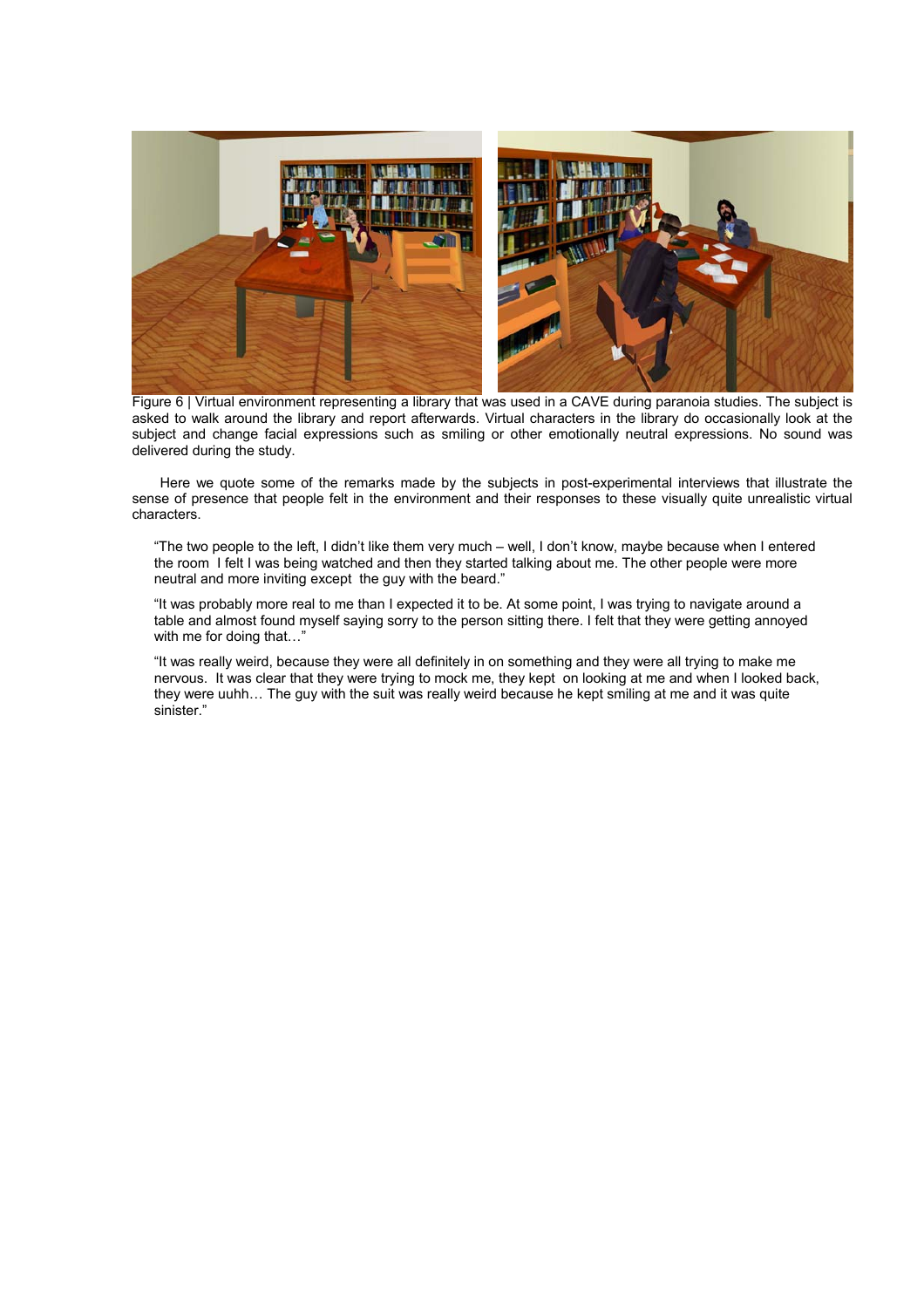#### **Box 1 – Basic Functions of a Virtual Reality System**

A virtual reality system typically delivers a left and right eye image forming a stereo pair, ideally with an active stereo system – one in which there is no leakage of the left eye image to the right eye, and vice-versa. The images are generated within the graphics pipeline of a computer system, and updated in real-time. The computer maintains a data base that describes a particular scene – the data base containing geometric, radiant, acoustic, behavioural and physical information about the set of objects comprising the scene. The images that the participant sees are renderings of the data base, perspective projections of the 3D geometry onto the 2D displays, with objects coloured according to computer graphics lighting models. The rendering is from the point of view determined by the head position and orientation of the participant, which must be tracked in real-time by a tracking system. The tracking system continually sends a stream of head-position and orientation data to the computer which is therefore able to generate the appropriate stereo images.

Virtual objects are encapsulations of particular nodes in the data base and the programming scripts that determine their behaviour. They typically represent meaningful aspects of the environment – for example, some geometry plus associated radiant information may represent a chair. Some objects may be passive (for example, representing walls of a room) and others active – for example, representing virtual people. The human participant can therefore interact with objects in the environment to a greater or lesser degree. Typically nothing can be done with entirely passive objects such as the walls of a room, but a chair, for example, may be 'picked up' and moved to another location, and the representation of a virtual human may be aware of the participant, speak to him or her, and may have various levels of behaviour. Of course the program that controls a virtual human will have access to where the head of the real human is located and its orientation direction because it will have access to the head-tracking data. In order for the participant to be able to interact with the environment – such as picking up objects – there must be additional tracking beside head-tracking. Typically at least one hand is also tracked, often simply by the person holding the equivalent of a 'mouse', a 3D pointing device with buttons like a mouse which itself has a 6 degrees of freedom tracker attached to it.